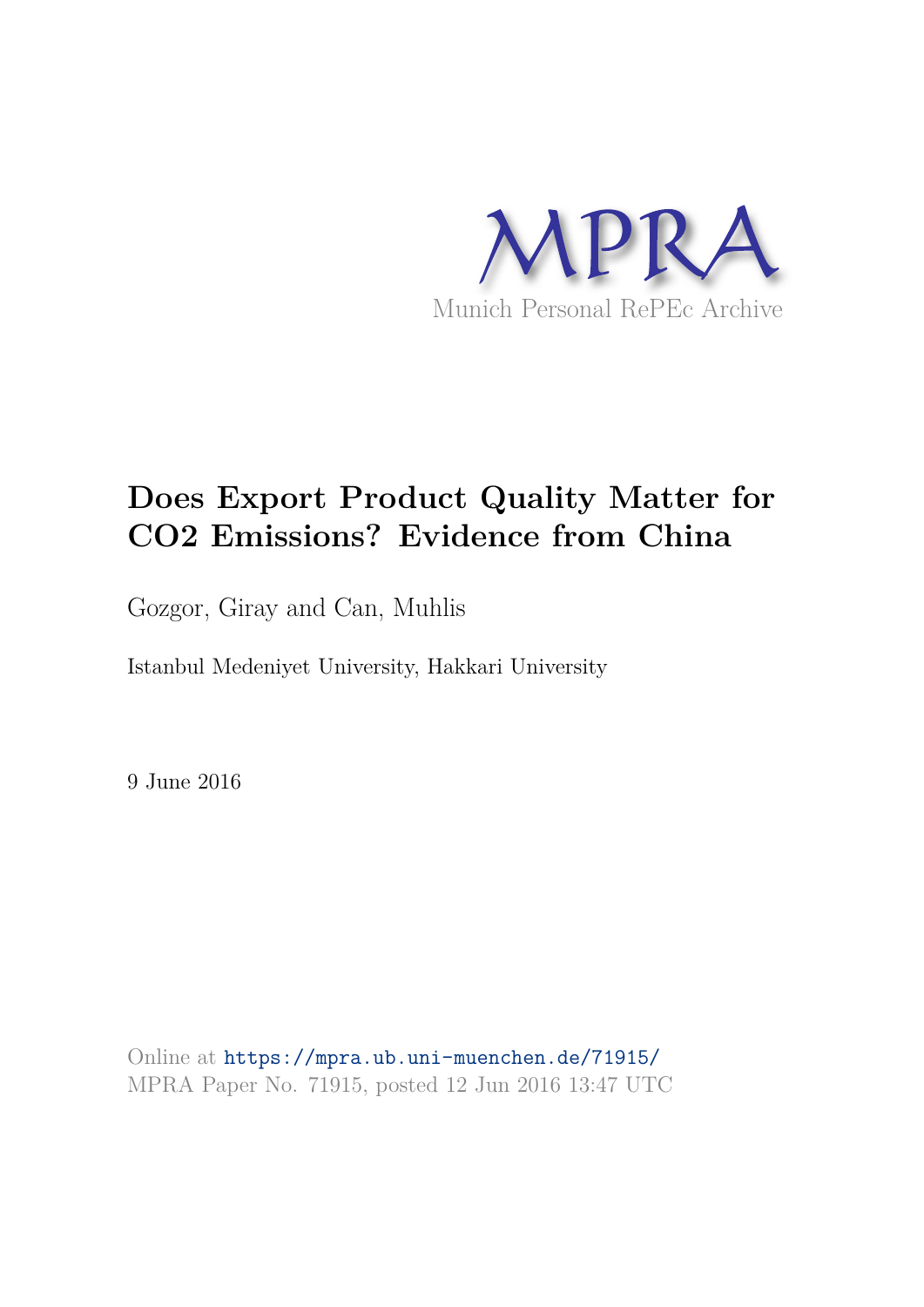# Does Export Product Quality Matter for  $CO<sub>2</sub>$  Emissions? Evidence from China

Giray Gozgor Ph.D. (Corresponding Author) Istanbul Medeniyet University E–mail: giray.gozgor@medeniyet.edu.tr

> Muhlis Can, Ph.D. Hakkari University E–mail: [muhliscan@hakkari.edu.tr](mailto:muhliscan@hakkari.edu.tr)

## Abstract

This paper re-estimates the environmental Kuznets curve over the period 1971–2010 in China. To this end, it uses the unit root tests with one structural break and the autoregressive-distributed lag (ARDL) estimations. The special role is given to the impacts of export product quality and energy consumption on  $CO<sub>2</sub>$  emissions in the empirical models. The paper finds that the environmental Kuznets curve hypothesis is valid in China. It also observes the positive effect from energy consumption to  $CO<sub>2</sub>$  emissions. In addition, it finds that the export product quality is negatively associated with  $CO<sub>2</sub>$  emissions. The paper also argues potential implications.

Keywords: environmental Kuznets curve; energy consumption; export product quality; ARDL estimation; structural break

JEL Codes: Q56; O13; L15; C32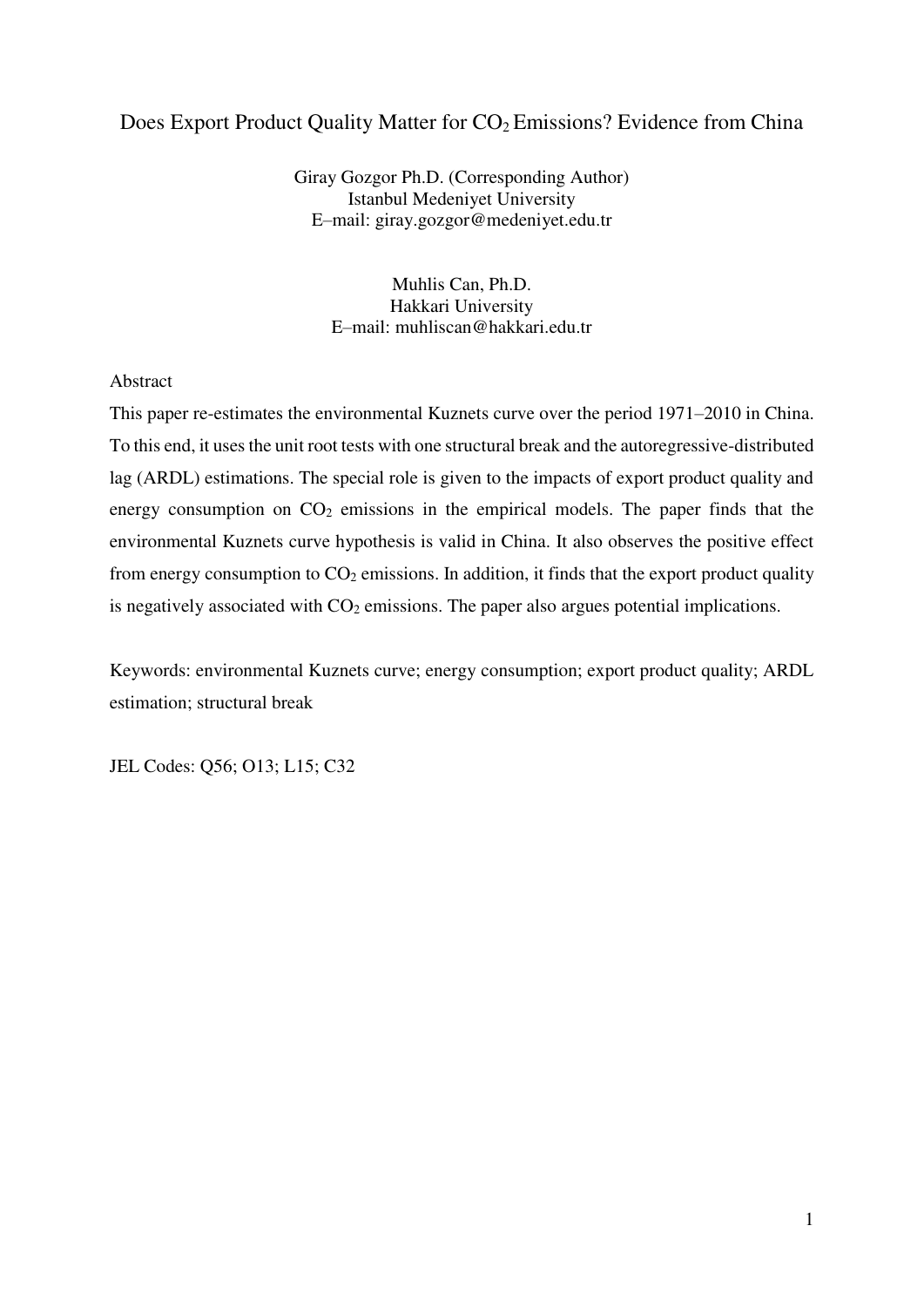#### **1. Introduction**

 $\overline{a}$ 

Developing countries are striving to ensure a balance between energy consumption and sustainable development (Saboori and Sulaiman, 2013). This is mainly due to the problem of global warming, which is one of the most significant problems that humanity faces today. It is well known that environmental pollution brings out various economic, social, and health problems; and therefore, scientists have increased interest in the subject of environmental degradation (Zhang et al., 2014). In this context, recent studies have particularly focused on the relationship between environmental degradation and income level (Narayan and Narayan, 2010). Although the topic is important for policy implications, environmental degradation is of secondary importance in the developing countries in general (Wang et al., 2016b). It is also important to note that environmental degradation threatens not only sustainable development in developing countries (Managi and Jena, 2008), but also other countries at different levels of development.

One of the most significant factors that increases environmental degradation is adopted production techniques and output levels (Kang et al., 2016). In this regard, increased economic activity in the country systematically leads to a surge in  $CO<sub>2</sub>$  emissions. However, individuals and societies will be more sensitive to environmental degradation as per capita income increases in the country. This sensitivity will affect the production techniques used, which leads to a significant decline in  $CO<sub>2</sub>$  emissions. This process is known as the environmental Kuznets curve (EKC) in the literature (Jayanthakumaran and Liu, 2012). The EKC hypothesis, which was firstly put forward by Grossman and Krueger (1995), suggests that a rise in domestic output leads to an increase in  $CO<sub>2</sub>$  emissions until the economy reaches a certain level, and decreases thereafter (Kearsley and Riddel, 2010). In other words, the EKC hypothesis proposes that there is an *inverted U-shape* relation between  $CO<sub>2</sub>$  emissions and per capita income (Jalil and Mahmud, 2009). Our paper tests the validity of the EKC hypothesis in China over the period 1971–2010.

Indeed, several papers address the relationship among environmental degradation, economic growth, and energy consumption in the literature. In addition, different control variables were also used in these studies.<sup>1</sup> It can be said that papers on the environmental degradation in China can be categorized into three main categories.

<sup>&</sup>lt;sup>1</sup> Financial development, foreign direct investment (FDI), population, tourism, trade openness, and urbanization are used as control variables for testing the validity of the EKC hypothesis. (e.g., Al-Mulali et al., 2015; Al-Mulali and Ozturk, 2015; Bento and Mountinho, 2016; Dogan and Turkekul, 2016; Javid and Sharif, 2016; Jebli et al., 2016; Katircioglu, 2014; Lau et al., 2014; Liddle, 2015; Tang and Tan, 2015).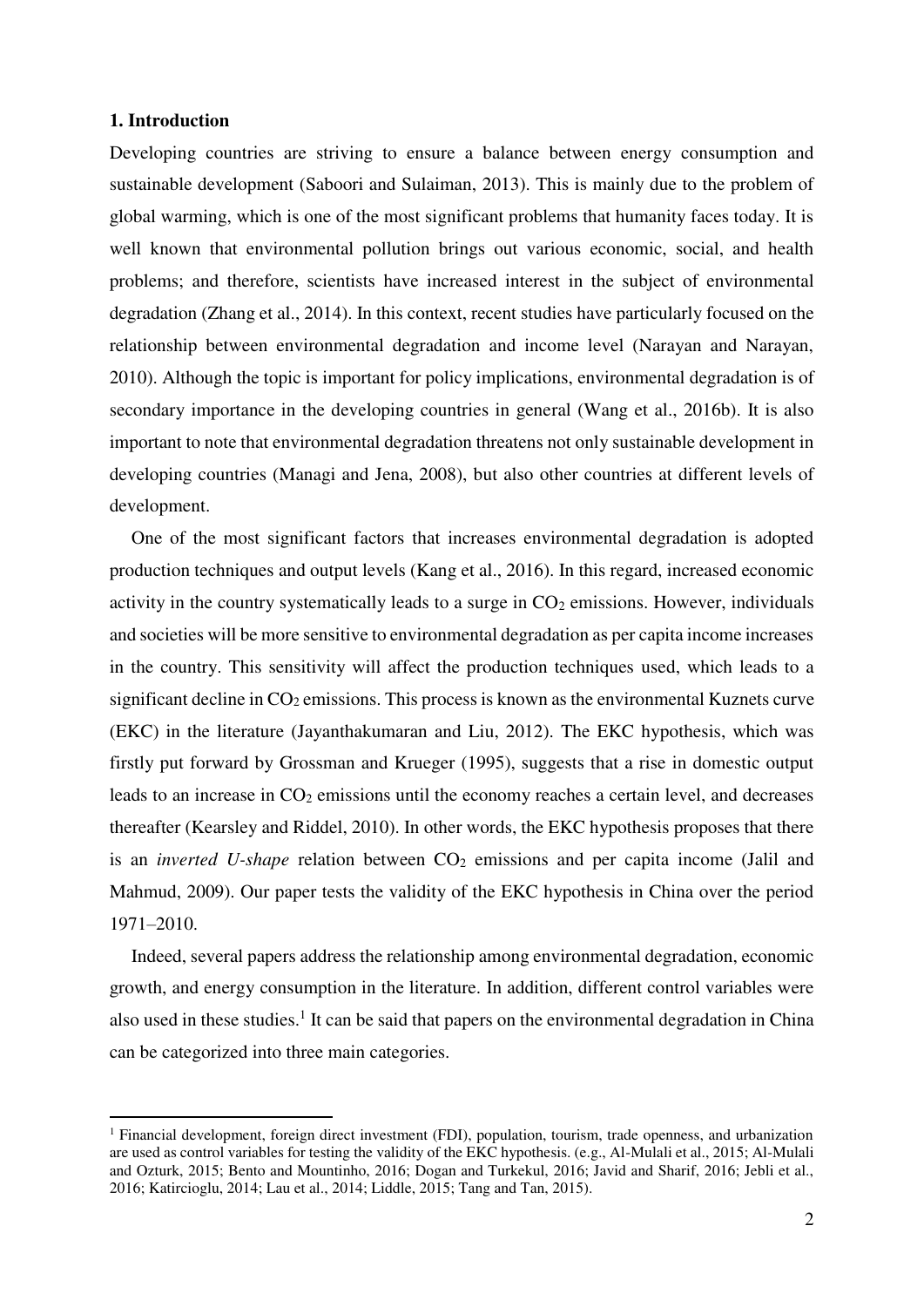First, scholars analyze the factors that affecting environmental degradation in China at the sectoral level (e.g., Ouyang and Lin, 2015; Ren et al., 2014; Steenhof, 2007; Tian et al., 2013; Xu et al., 2012).

Second, scholars investigate the factors that affecting environmental degradation in China at the regional level. (e.g., Diao et al., 2009; Du et al., 2012; Fei et al., 2011; He and Wang, 2012; Jayanthakumaran and Liu, 2012; Kang et al., 2016; Li et al., 2016; Liu et al., 2015; Shen, 2006; Song et al., 2008; Wang and Liu, 2015; Wang et al., 2011; Wang et al., 2016a; Wang et al., 2016b; Zhang and Lin, 2012; Zhang and Zhou, 2016; Zhou et al., 2015).

Third, scholars test the validity of the EKC hypothesis in controlling the macroeconomic indicators at the macro level. For instance, Jalil and Mahmud (2009) examined the effects of per capita income, energy consumption, and trade openness on  $CO<sub>2</sub>$  emissions using the ARDL approach for the period between 1975 and 2005. They found that the EKC hypothesis is valid, and there is an *inverted U* relationship between per capita income and  $CO<sub>2</sub>$  emissions in China. Moreover, they observed that the most significant determinants of  $CO<sub>2</sub>$  are per capita income and energy consumption, respectively. The effect of trade openness on  $CO<sub>2</sub>$  emissions was positive, but its coefficient was not found as statistically significant. Jalil and Feridun (2011) investigated the effects of financial development, trade openness, and energy consumption on CO2 emissions using the ARDL approach over the period 1953–2006. They observed that the EKC hypothesis is valid in the long run. Plus, income per capita, energy consumption, and trade openness yield higher  $CO<sub>2</sub>$  emissions, while financial development decreases  $CO<sub>2</sub>$  emissions in China. Jayanthakumaran et al. (2012) investigated the effects of per capita income, trade openness, and energy consumption on  $CO<sub>2</sub>$  emissions over the period 1971–2007 by using the ARDL approach. They found that the EKC hypothesis is valid, and the most important determinants of  $CO<sub>2</sub>$  emissions are income per capita and energy consumption in the long run. Govindaraju and Tang  $(2013)$  investigated the impact of coal consumption upon  $CO<sub>2</sub>$  emissions over the period 1965–2009. They used the cointegration approach of Bayer and Hanck, and observed that the series are significantly cointegrated. Ertugrul et al. (2016) analyzed the impacts of income, energy consumption, and trade openness on  $CO<sub>2</sub>$  emissions over the period 1971–2011 using an ARDL approach. They observed that the EKC hypothesis is valid, and there is an *inverted U* relationship between the income per capita and  $CO<sub>2</sub>$  emissions. Besides this, they concluded that both energy consumption and trade openness positively affected  $CO<sub>2</sub>$ emissions in the long run.<sup>2</sup>

 $\overline{a}$ 

<sup>&</sup>lt;sup>2</sup> There are also studies that focus on the relationship between the sub-elements of  $CO<sub>2</sub>$  emissions and per capita income in China (e.g., Aslan and Gozbasi, 2016).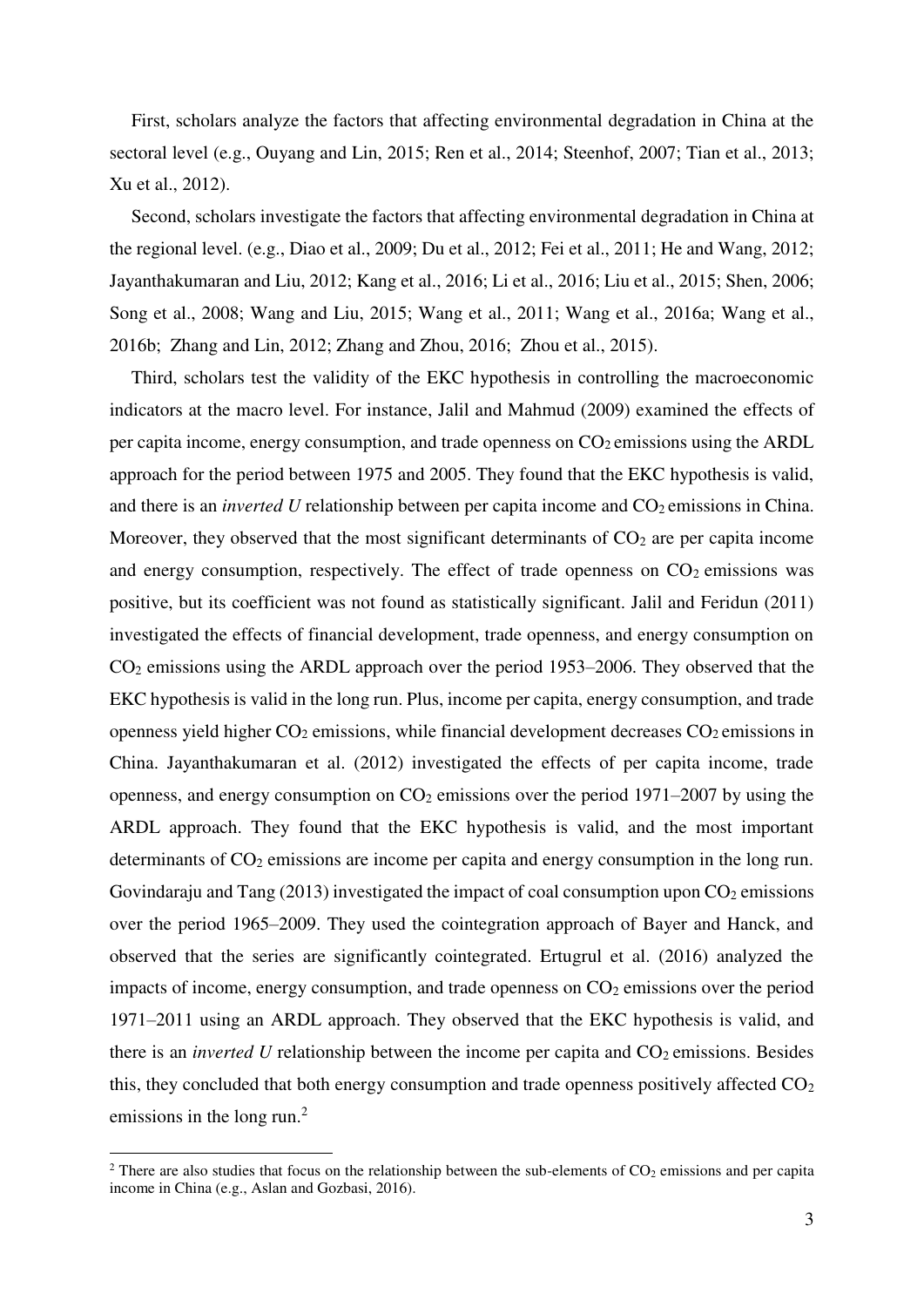Our paper belongs to the studies categorized in the third group, but it considers export product quality as an explanatory variable, rather than trade openness.<sup>3</sup> Scholars have recently focused on trade openness in their studies regarding their effects on  $CO<sub>2</sub>$  emissions. However, recent papers in the international trade literature have emphasized the significance of different aspects of globalization than trade openness (or export volume), $4$  and the role of export quality upgrading is often underlined. In other words, scholars have stressed that *what you export*  matters, rather than the volume of exports alone (Hausmann et al., 2007; Rodrik, 2006).<sup>5</sup> Indeed, upgrading the quality of export products leads to faster economic growth (International Monetary Fund (IMF), 2014). The quality of exports is also related to structural transformation, particularly in countries at the middle stages of economic development (Harding and Javorcik, 2012). These findings imply that export upgrading is a key policy issue, and the most telling examples are developing East Asian countries, which have succeeded in achieving structural transformation through the upgrading of export quality. Starting in the 1970s, the Asian Tigers, including China, have changed their development strategy from agriculture-based to manufacturing-oriented growth (Papageorgiou and Spatafora, 2012).

Our paper considers the new export quality index developed by Henn et al. (2015). Henn et al. (2015) measure export product quality as the unobservable quality of the product, the income level of the exporting country, and the distance between importing- and exporting countries.<sup>6</sup> In this context, the purpose of our paper is to investigate the effects of per capita income, energy consumption, and export product quality on  $CO<sub>2</sub>$  emissions in China, i.e., the world's largest exporter. To the best of our knowledge, our paper is the first in the literature to investigate the dynamic relationships among export product quality, per capita GDP, energy consumption, and  $CO<sub>2</sub>$  emissions within the context of the EKC hypothesis.

 $\overline{a}$ 

<sup>&</sup>lt;sup>3</sup> Papers on the determinants of export quality observe that FDI is an important determinant of the export quality (e.g., Harding and Javorcik, 2012; Henn et al., 2015). The studies for testing the validity of the EKC hypothesis also underline that FDI is an important determinant of  $CO<sub>2</sub>$  emissions (e.g., List and Co, 2000; Tang and Tan, 2015; Zhang and Zhou, 2016. Therefore, export quality can be used as a control variable in the EKC hypothesis not only instead of trade openness, but also for FDI as the benchmark indicator of globalization.

<sup>&</sup>lt;sup>4</sup> These new variables for globalization aspects can be listed as the economic complexity, export diversification, and export quality upgrading (see, e.g., Agosin et al., 2012; Gozgor and Can, 2016b; Hausmann et al., 2007 and 2011; Henn et al., 2013 and 2015).

<sup>&</sup>lt;sup>5</sup> It is observed that new variables for globalization are used in the studies investigating the relationship between international trade and  $CO<sub>2</sub>$  emissions. For example, Gozgor and Can (2016a) analyzed the effects of export product diversification on CO<sub>2</sub> emissions in Turkey, while Can and Gozgor (2016) investigated the effects of economic complexity on  $CO<sub>2</sub>$  emissions in France within the context of the EKC hypothesis.

<sup>&</sup>lt;sup>6</sup> Export product quality is mainly measured by the unit price in the literature (e.g., Feenstra and Romalis, 2014; Hallak, 2006; Hallak and Schott, 2011; Hummels and Klenow, 2005; Khandelwal, 2010; Martin and Mejean, 2014; Schott, 2004). However, according to Henn et al. (2013 and 2015), the unit price does not completely reflect the export product quality, and they propose the new index for measuring export product quality.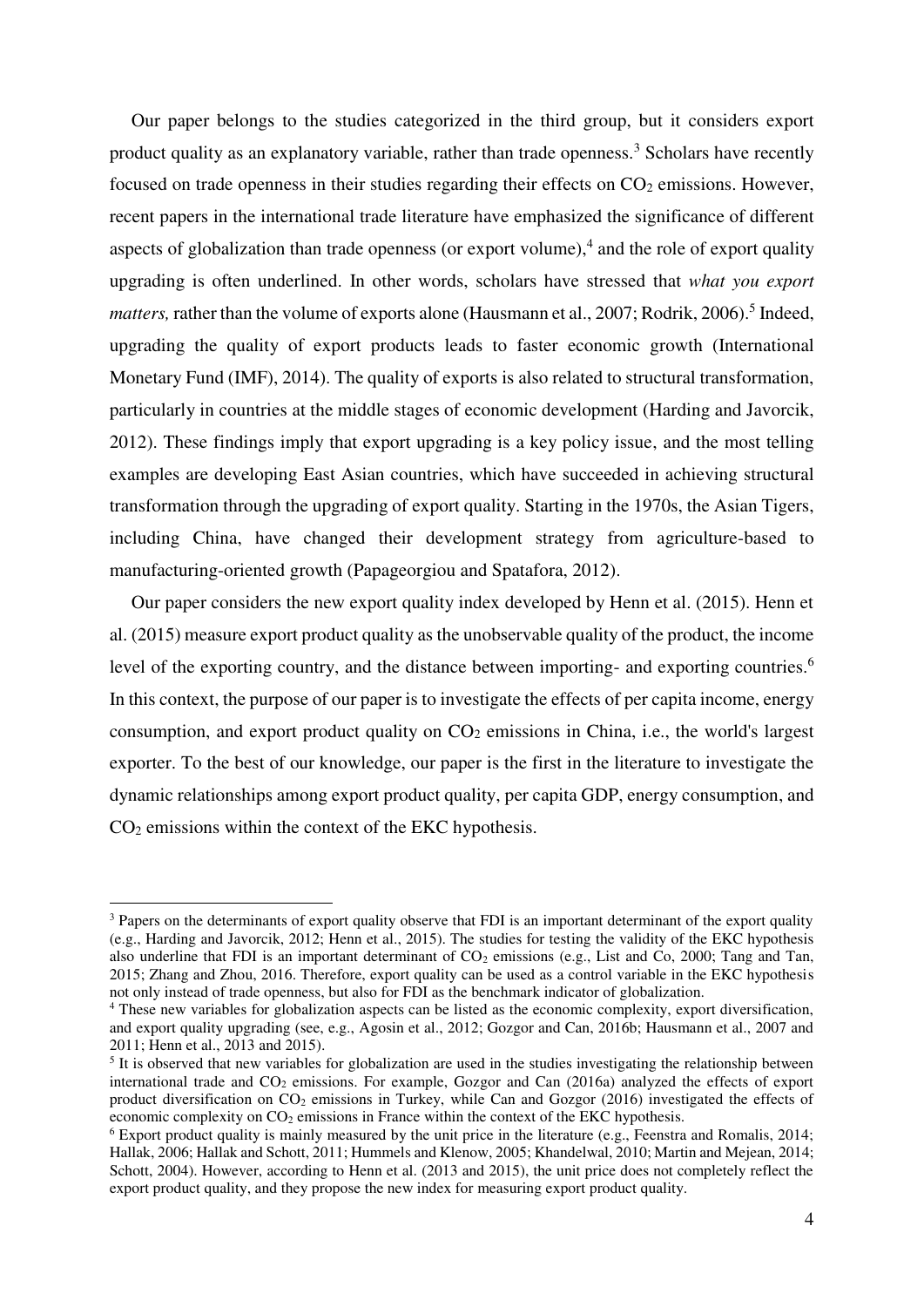China's economic reforms, initiated in 1978, have led to a rapid economic growth of the country in the 1990s and the 2000s, thanks to the decline in trade- and investment barriers (Jayanthakumaran and Liu, 2012). Especially from the 1980s to the present day, the average annual growth rate of China has been around 10% (Song et al., 2008; Wang et al., 2014). High growth rates have also enabled the Chinese economy to become the second largest economy in the world (Wang et al., 2013). Rapid economic growth also resulted in the rise of living standards and welfare (Song et al. 2008) as well as a significant increase in urbanization (Liu et al., 2015). China's solid macroeconomic performance has supported the emergence of new job opportunities for many people and has helped to improve health, education, and other social standards in the country (Rodrik, 2006). At this process, the Chinese government implemented various policies to upgrade the export product quality. For instance, high-tech industrial zones and export processing zones have a significant role in the growth of export volume and in upgrading export product quality. At this point, their total share of China's exports, which was 6% in 1995, increased to 25% in 2005 (Wang and Wei, 2010).

This structural transformation has also led to a significant increase in energy consumption in China, making it the world's largest energy consumer (Wang et al., 2013). However, this sharp rise in energy consumption has resulted in a significant increase in  $CO<sub>2</sub>$  emissions in the country (Zhang, 2011). Higher economic activity as well as a higher demand for energy inputs have caused a higher emission of pollutants and worsened environmental conditions in the country (Onafowora and Owoye, 2014). Therefore, policies on economic growth and protection of environmental quality are highly related in China (Song et al., 2008), due to the fact that China is the country that discharges the most  $CO<sub>2</sub>$  emissions in the world (Chang, 2010). However, the Chinese government has been under tremendous pressure from international organizations since the early 2000s; therefore, it has taken various measures to reduce the level of  $CO<sub>2</sub>$ emissions (Wang et al., 2016a). At this point, the Chinese government aims to gradually meet the carbon intensity target for reducing  $CO<sub>2</sub>$  emissions in 2020 (Zhang, 2011). Plus, the government also demonstrates several targets to improve environmental quality within the "twelfth five-year plan" (Liu et al., 2015). All in all, China is probably the most appropriate country to analyze the effects of increased export quality, rapid growth rate, and high-energy consumption on CO2 emissions––which are targeted for reduction. At this juncture, our paper reveals that not only per capita income and energy consumption but also export product quality matter for  $CO<sub>2</sub>$  emissions in China over the period 1971–2010. Our findings indicate that a higher level of export product quality reduces  $CO<sub>2</sub>$  emissions in the Chinese economy.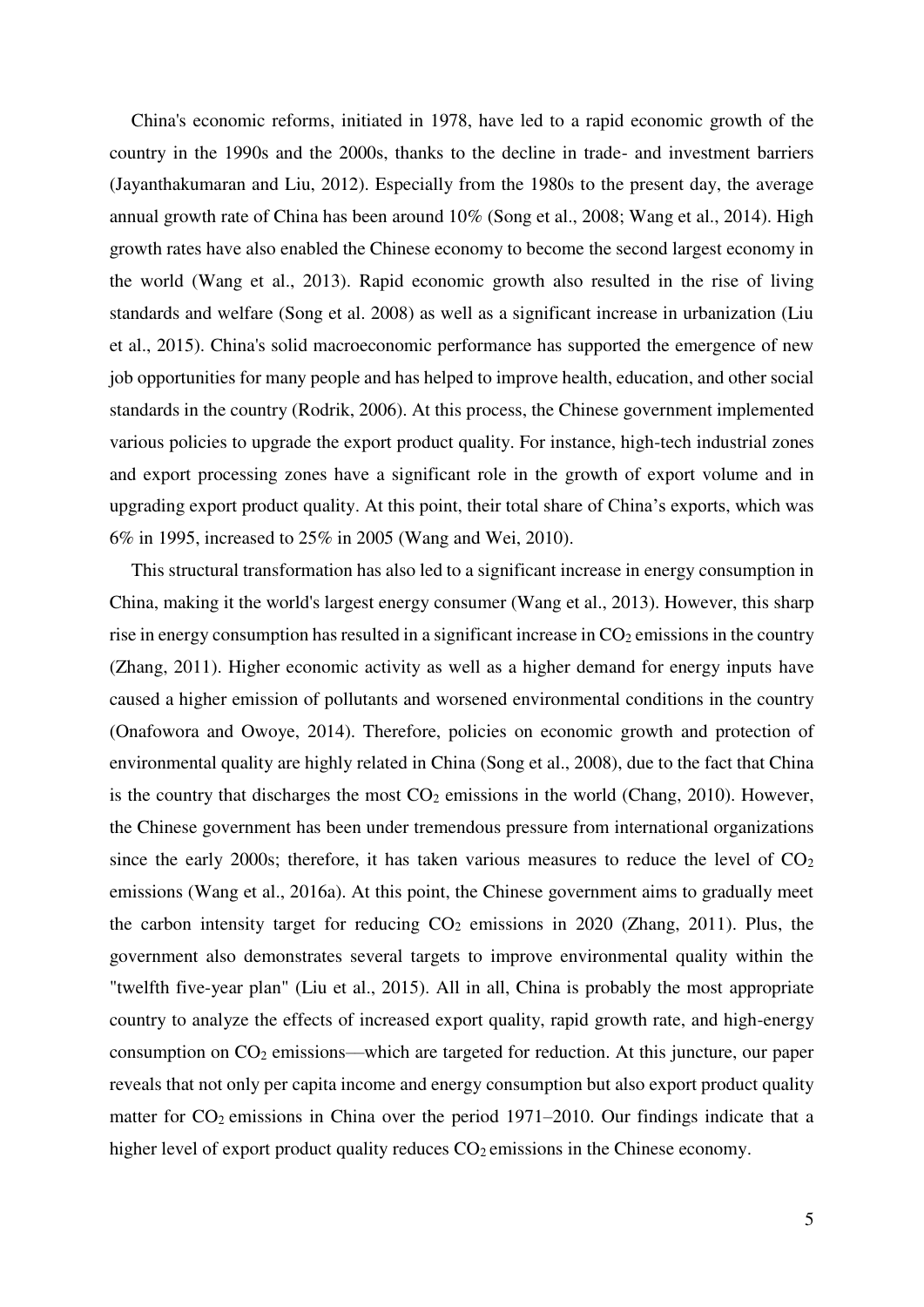The remainder of the paper is organized as follows. Section 2 explains the data and the econometric methodology, and sets the empirical model. Section 3 provides the empirical results. Section 4 discusses the empirical results and argues the potential implications. Section 5 concludes.

#### **2. Data, Empirical Model, and Econometric Methodology**

#### *2.1. Data and Empirical Model*

The paper focuses on  $CO_2$  emissions (metric tons per capita) over the period 1971–2010 in China as the dependent variable. The real per capita GDP (constant USD price in 2005) and the real per capita GDP squared represent the linear and nonlinear impacts of income on  $CO<sub>2</sub>$ emissions, respectively. Energy consumption per capita (kilogram of oil equivalent) is also included in the dynamic empirical models. All variables are considered in logarithmic form in the empirical examination. The data are obtained from the World Development Indicators (WDI) of the World Bank. The frequency of the data is annual. Plus, the data on export quality are obtained from the database of the IMF, and a higher value on the index means a higher product quality in the export basket. The export quality index is also used in logarithmic form since the benchmark model is defined in logarithmic form. In addition, a summary of the descriptive statistics is provided in Appendix I.

Our paper considers a standard EKC model in the literature (e.g., Gozgor and Can, 2016a; Saboori and Sulaiman, 2013); i.e., the per capita income, per capita income squared, and energy consumption are considered the main determinants of  $CO<sub>2</sub>$  emissions. Our paper also proposes that export quality is a significant determinant of  $CO<sub>2</sub>$  emissions. Therefore, the following empirical model for the EKC hypothesis is written:

$$
CO_{2t} = f(RGDP_t^{\alpha_1}, SRGDP_t^{\alpha_2}, ENC_t^{\alpha_3}, EXPQUA_t^{\alpha_4})
$$
\n
$$
(1)
$$

The empirical model in Eq. (1) can be defined in logarithmic form as such:

$$
\log CO_{2t} = \alpha_0 + \alpha_1 \log RGDP_t + \alpha_2 \log SRGDP_t + \alpha_3 \log ENC_t + \alpha_4 \log EXPQUA_t + \varepsilon_t
$$
 (2)

In Eq. (1) and Eq. (2),  $\log CO_{2t}$  is  $CO_2$  emissions in logarithmic form at time *t*,  $\log RGBP_t$  is the real per capita GDP in logarithmic form at time *t*, log *SRGDP*<sub>*t*</sub> is the real per capita GDP squared in logarithmic form at time  $t$ ,  $log ENC<sub>t</sub>$  is the per capita energy consumption in logarithmic form at time *t*, log*EXPQUA<sup>t</sup>* is the export quality index in logarithmic form at time *t*. The error term is represented by  $\varepsilon_{i}$ .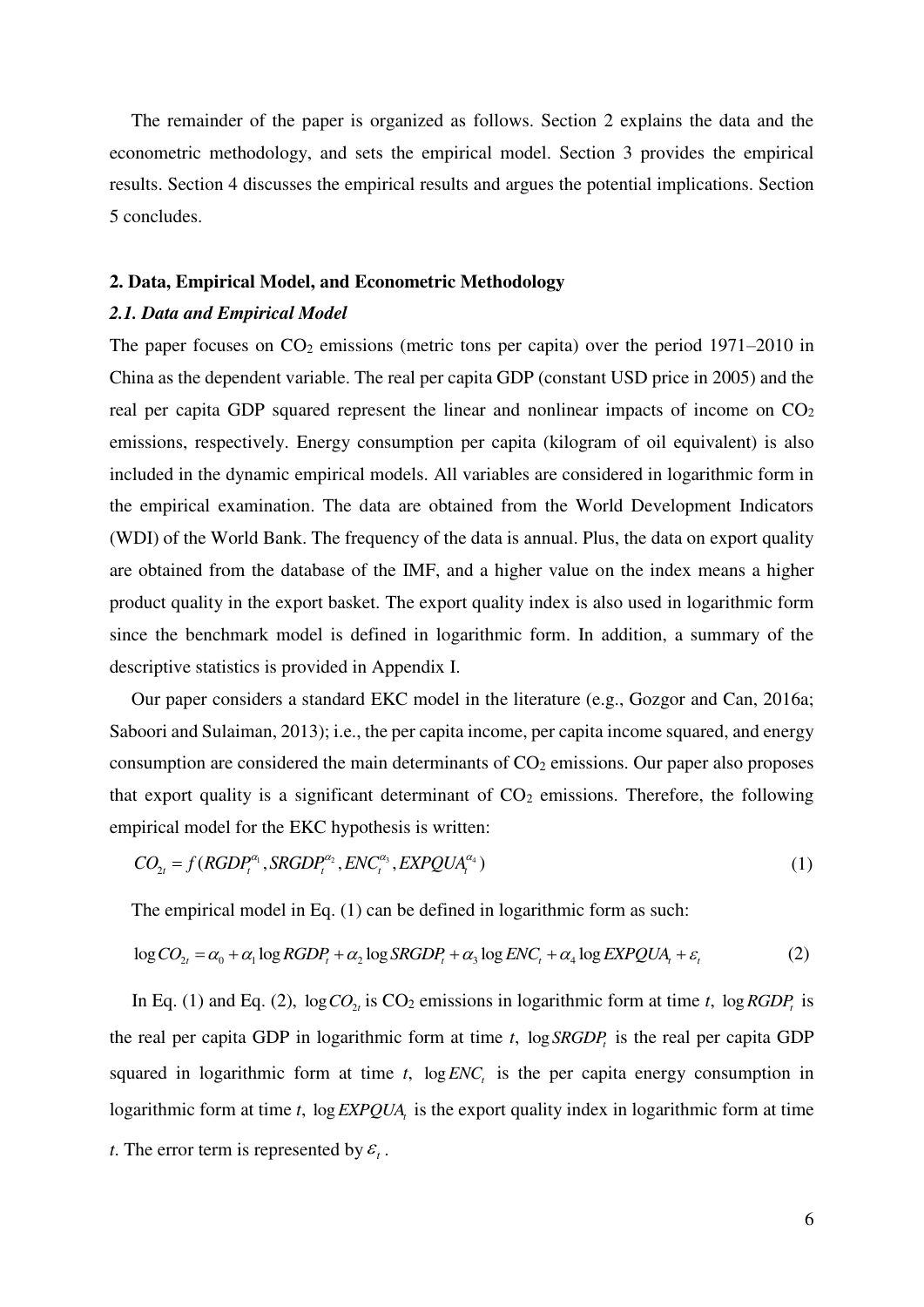According to the main hypothesis of the paper, it is expected that  $\alpha_1 > 0$ ,  $\alpha_2 < 0$ , and  $\alpha_3 > 0$ . The EKC hypothesis proposes that  $\alpha_1 > 0$  is elastic, as well as  $\alpha_2 < 0$ , and both coefficients should be obtained as statistically significant. Otherwise, there is no valid  $CO<sub>2</sub>$  emission function in the country; that is, there is a no significant inference for environmental pollution (Gozgor and Can, 2016a). In addition, it is expected that higher energy consumption leads to higher  $CO<sub>2</sub>$ emissions in a developing economy ( $\alpha$ <sup>3</sup> > 0).

On the other hand, the impact of export quality on  $CO_2$  emissions can be negative ( $\alpha_4$  <0). This is due to the fact that the export basket of a developing country consists of pollutionintensive goods at first place, but as a country develops, it starts to exclude these goods from the export basket. Moreover, the main environmental policy will be to import pollutionintensive goods from less developed countries, which have "less-restrictive environmental protection laws." Therefore, as a developing country upgrades the quality of its export basket,  $CO<sub>2</sub>$  emissions will be reduced. Of course, we need to observe a statistically significant (longrun) coefficient for  $\alpha_4$ .

#### *2.2. Econometric Methodology*

First, following Ertugrul et al. (2016), the paper applies the unit root test of Zivot and Andrews (1992) that accounts for one endogenous structural break. To check the robustness of the findings of the unit root test of Zivot and Andrews (1992), following Jayanthakumaran et al. (2012), we also consider the unit root test of Lee and Strazicich (2003) that accounts for two endogenous structural breaks in the time-series.

Second, following the results of unit root tests, we use the bounds tests for cointegration analysis. At this stage, the model with constant term is considered in the cointegration analysis. The optimal lag length is selected using the Akaike Criteria (AIC). The null hypothesis of the bounds test is that "there is no cointegration among variables." We report both the original critical values, provided in Pesaran et al. (2001), as well as the critical values corrected for small samples in Narayan (2005) in the cointegration analysis.

Third, both the short-run and the long-run coefficients in Eq. (2) are estimated by the ARDL model of Pesaran and Shin (1999). Therefore, we estimate the following unrestricted error correction regression, in which the level of per capita  $CO<sub>2</sub>$  emission is the dependent variable in China: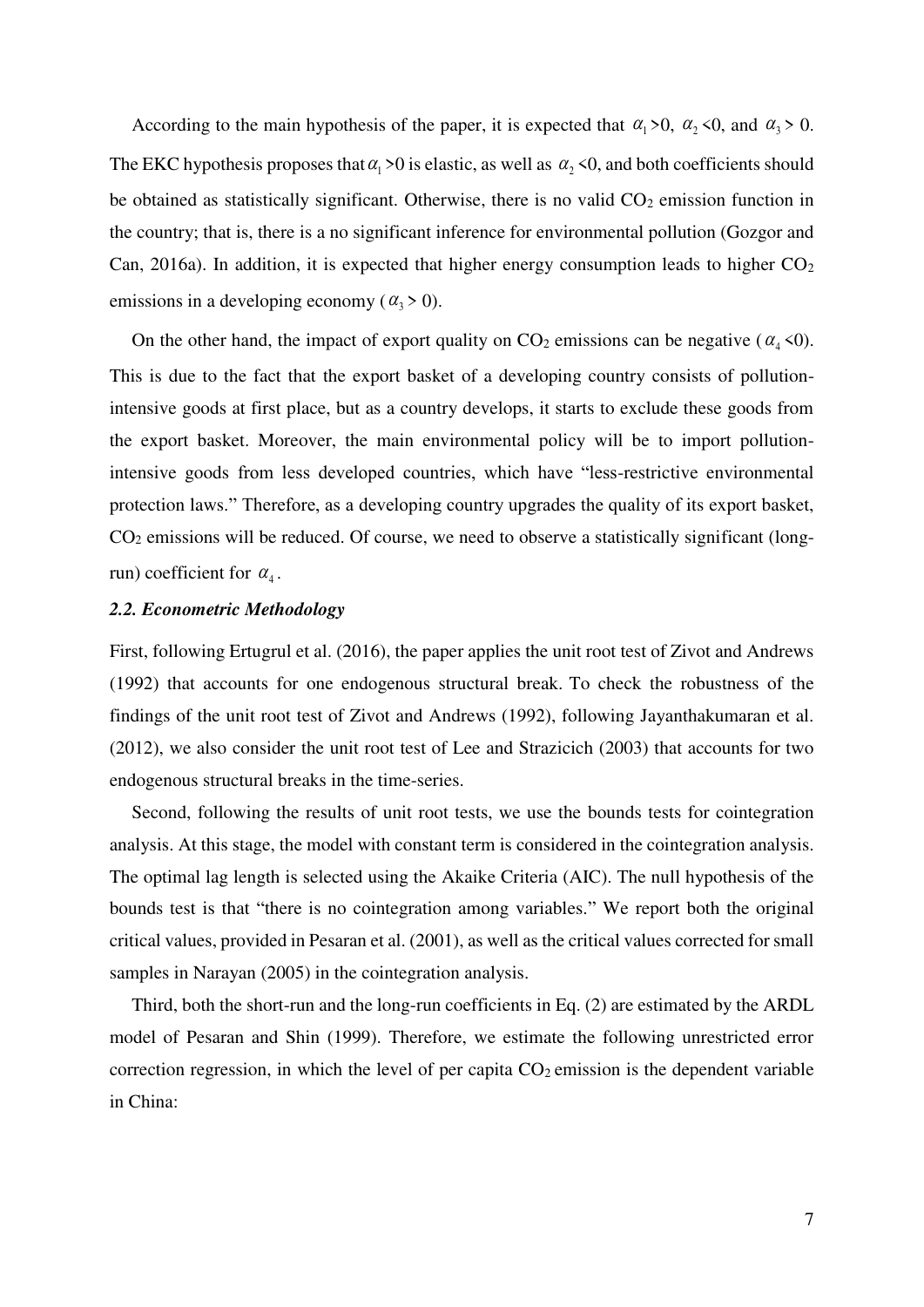$$
\Delta \log CO_{2t} = \alpha_0 + \sum_{i=1}^{n} \alpha_i \Delta \log CO_{2t-k} + \sum_{i=0}^{n} \alpha_2 \Delta \log RGB_{t-k} + \sum_{i=0}^{n} \alpha_3 \Delta \log SRGDP_{t-k} \n+ \sum_{i=0}^{n} \alpha_4 \Delta \log ENC_{t-k} + \sum_{i=0}^{n} \alpha_5 \Delta \log EXPQUA_{t-k} + \beta_1 \log CO_{2t-1} + \beta_2 \log RGB_{t-1} \n\beta_3 \log SRGDP_{t-1} + \beta_4 \log ENC_{t-1} + \beta_5 \log EXPQUA_{t-1} + \beta_6 D2006 + \varepsilon_{1t}
$$
\n(3)

In Eq. (3),  $\Delta$  represents the change in both dependent and independent variables, and  $\varepsilon_{1t}$  is the error term. The parameters for  $\alpha$  (*i*=1, 2, 3, 4, and 5) are the corresponding long-run multipliers; and the parameters for  $\beta$  (*i*=1, 2, 3, 4, 5, and 6) are the short-run dynamic coefficients of the underlying ARDL model in China (Jayanthakumaran et al., 2012). In addition, the dummy variable (*D*) of one break date (2006) is also considered in the estimation, and the selection is based on the results of the unit root test of Zivot and Andrews (1992) (Ertugrul et al., 2016). We also provide the following diagnostic tests on the ARDL estimations:

i.) Breusch-Godfrey serial correlation test (the null hypothesis: there is no residual serial correlation, and the alternative hypothesis: there is a serial correlation up to order 4).

ii.) Ramsey-Reset specification test for the specification of the model (the null hypothesis: specification (functional form) is correct in the model).

iii.) Jarque-Bera normality test for the normality assumption of residuals (the null hypothesis: the error terms are normally distributed).

iv.) Breusch-Pagan-Godfrey heteroscedasticity test for the homoscedasticity of variance (the null hypothesis: the variance is homoscedastic).

Finally, we consider the long-run Granger causality / Vector Error Correction Model (VECM) test. The t-statistics of the lagged error correction term ( $ECT_{t-1}$ ) are also provided in the empirical analysis.

#### **3. Empirical Results**

First, the results of the unit root test of Zivot and Andrews (1992) are provided in Table 1 for each variable. The results are based on the break in the level.

[Insert Table 1 around here]

The results in Table 1 show that log squared per capita real GDP,  $log CO<sub>2</sub>$  emissions per capita, and log energy consumption per capita contain a unit root at a statistical significance level of 5%, and the difference among them is stationary. However, log per capita real GDP and log export product quality are stationary in the level form. In other words, all variables are not defined as I(1) process, and the stochastic properties of variables are not appropriate for the cointegration analysis. At this stage, following the previous papers in the literature, we also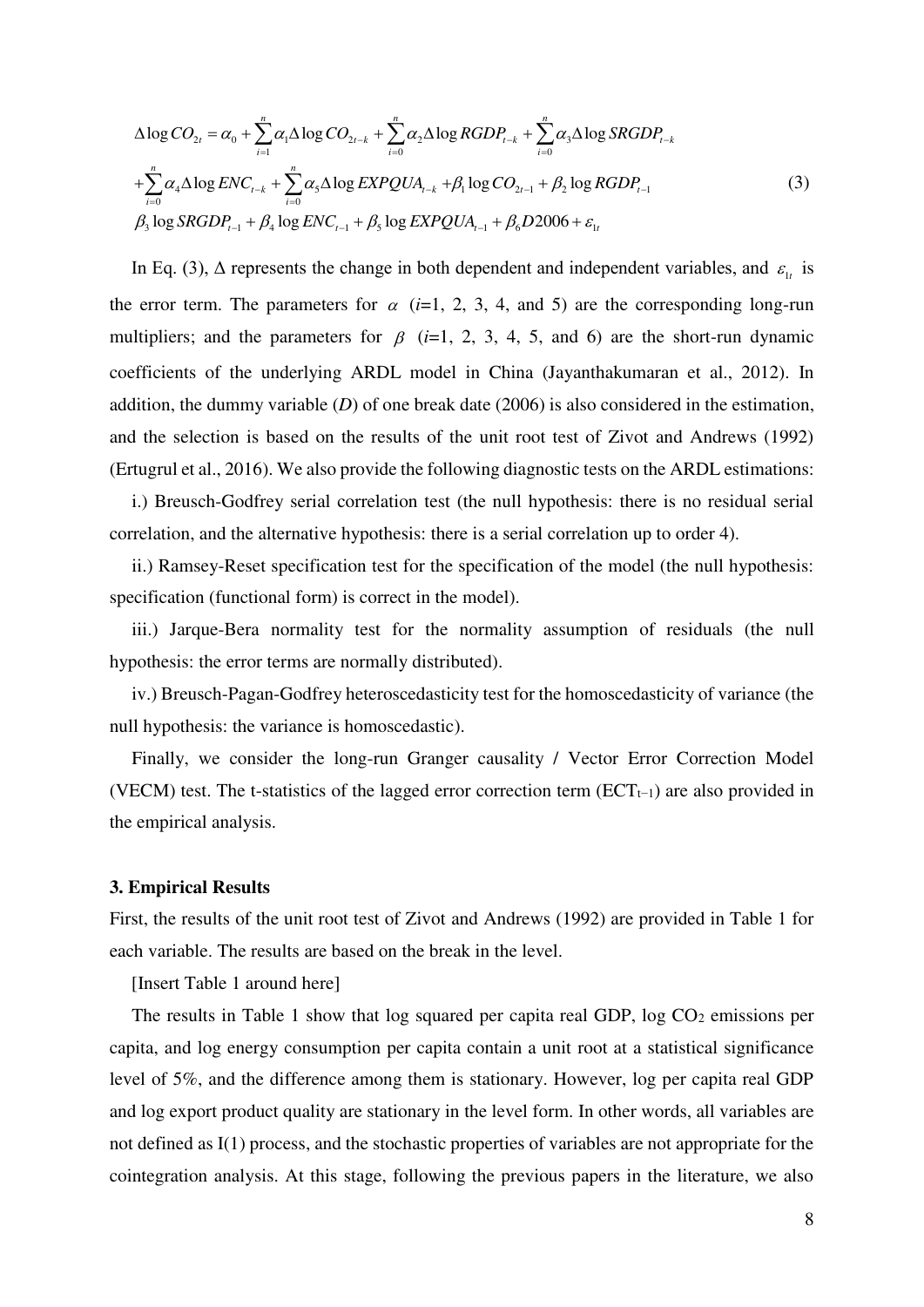consider the unit root test that considers two breaks, and the results of the unit root test of Lee and Strazicich (2013) are provided in Table 2.

[Insert Table 2 around here]

The results in Table 2 indicate that log per capita real GDP, log squared per capita real GDP, log CO<sub>2</sub> emissions per capita, and log energy consumption per capita contain a unit root at a statistical significance level of 1%, and the difference among them is found as stationary. However, log export product quality is still stationary in the level form. In other words, all variables are not still defined as I(1) process, and the empirical model is still not appropriate for the cointegration analysis. At this stage, following Narayan and Smyth (2006), we implement the bounds test for cointegration analysis and the ARDL estimations.

The results of the bounds test for cointegration analysis are provided in Table 3. The Fstatistic is greater than both the critical values of Pesaran et al. (2001) and Narayan (2005); therefore, the results indicate that there is a statistically significant (at the 1% level) cointegration among variables  $(CO_2$  emissions, GDP per capita, squared GDP per capita, energy consumption, export quality).

[Insert Table 3 around here]

The results of the ARDL estimations for long-run coefficients are provided in Table 4. The long-run coefficients of the log real GDP per capita are positive and elastic (1.42), and the longrun coefficients of the log squared real GDP per capita are negative and inelastic  $(-0.25)$  as expected. Furthermore the long-run coefficients of the log energy consumption per capita are also positive and elastic (1.31), as expected. The impacts of related variables are found as statistically significant at the 1% level; plus, the coefficients of the structural break date (dummy variable for 2006) are statistically significant at the 5% level. Table 4 also provides that there is no problem in the diagnostics (serial correlation, model misspecification, non-normality, heteroscedasticity, and instability test) in the ARDL estimations.

[Insert Table 4 around here]

Moreover, the impact of the log export product quality of the log  $CO<sub>2</sub>$  emissions is negative and elastic  $(-1.26)$ , and that means a higher export quality leads to lower  $CO<sub>2</sub>$  emissions. The long-run coefficient of the log export quality is obtained as statistically significant at the 1% level. The long-run results in Table 4 also show that one percentage increases in the export quality index, which leads to a 1.27 percentage decrease in  $CO<sub>2</sub>$  emissions (1.83 metric tons per capita) in China. The results of the short-run coefficients for the ARDL estimations are also reported in Appendix II. However, the short-run coefficients for the export quality are statistically insignificant. The coefficient of the lagged error correction term ( $ECT_{t-1}$ ) is  $-1.616$ ,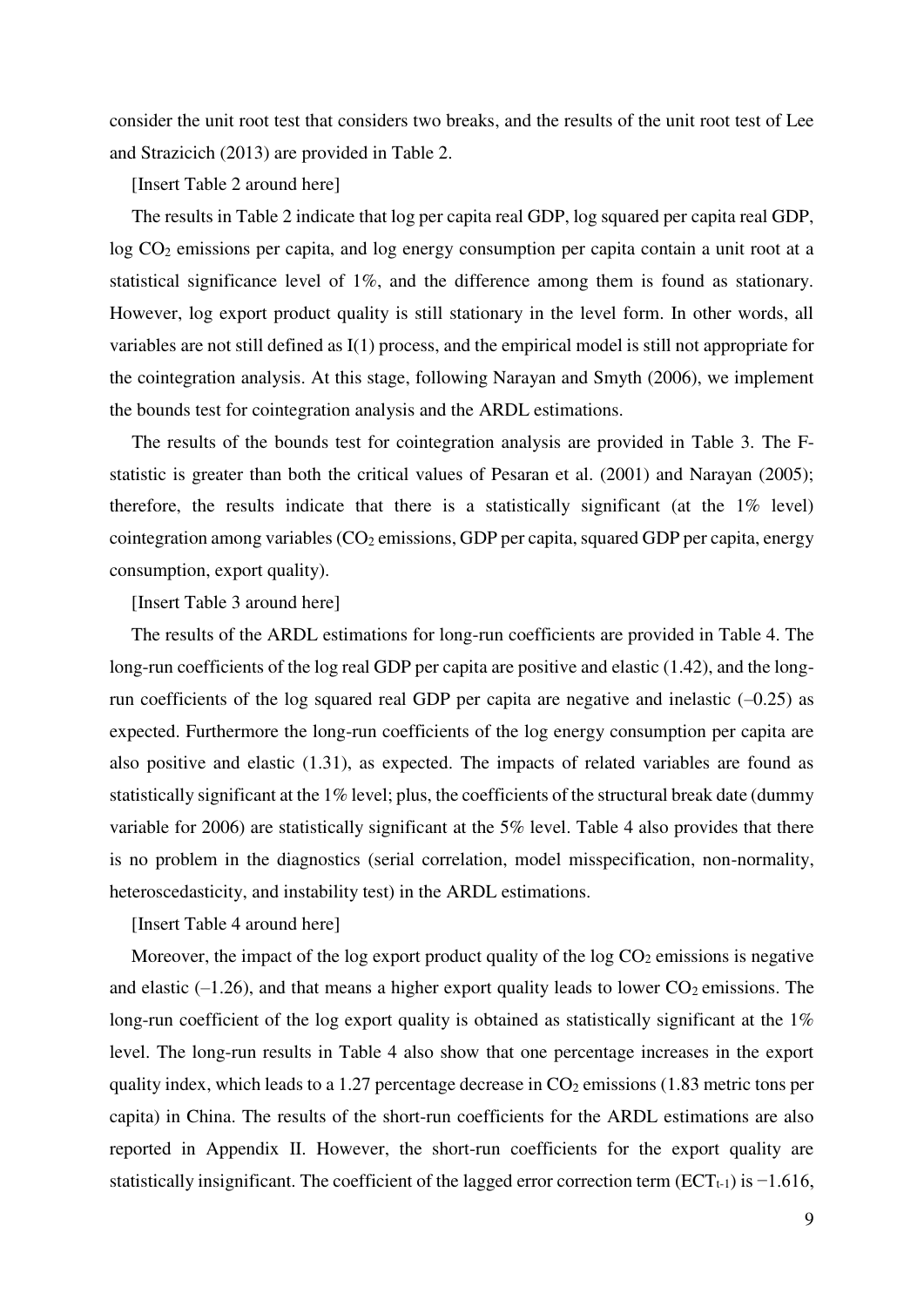and it is found to be statistically significant at the 1% level. Following, Narayan and Smyth (2006), and Gozgor and Can (2016a), the negative sign and elastic coefficient mean that  $CO<sub>2</sub>$ emissions in China gradually converge to its long-run equilibrium path by a speed of adjustment through the channels of the real GDP per capita, squared real GDP per capita, energy consumption per capita, and export quality. In addition, the results of the long-run Granger causality / VECM tests are provided in Table 5.

[Insert Table 5 around here]

The results in Table 5 indicate that the overall chi-square test statistics for the causality relationship of the  $log CO<sub>2</sub>$  emissions are only statistically significant. These results are in line with the results of the ARDL estimations for long-run coefficients.

#### **4. Discussion on Findings and Implications**

Our empirical findings are as follows. First, the EKC hypothesis is valid in China, and there is an *inverted U* relationship between per capita income and per capita CO<sub>2</sub> emissions in China; that is, the level of  $CO<sub>2</sub>$  emissions escalates with income at first until they reach stabilization, and they decrease in the long run.

Second, per capita income is the most substantial variable in determining  $CO<sub>2</sub>$  emissions in China, since its coefficient has the greatest absolute value in the long run. However, it is well known that rapid economic growth yields higher environmental pollutants at the first stage of the development process. It is also well known that sustained and rapid economic growth is crucial for any developing economy, not only to achieve convergence with developing countries, but also for creating new job opportunities, better infrastructure, health care systems, etc. (Gozgor and Can, 2016a). In other words, as per capita income increases,  $CO<sub>2</sub>$  emissions systematically increase as well in developing economies, as we do observe in China.

Third, energy consumption yields higher  $CO<sub>2</sub>$  emissions in China, as expected in any case of a low-, lower-middle-, and upper-middle income economy. China is the net energy importer, and it is one of the largest energy consumers in the world. Given that there is a positive correlation between per capita income and the level of energy consumption, decreasing the level of energy consumption in order to suppress  $CO<sub>2</sub>$  emissions would not be a rational policy. At this stage, policy implications should promote more efficient use of renewable energy in China, and investments in technologies for renewable energy can be a significant policy tool. Indeed, energy consumption in China heavily depends on coal consumption (Govindaraju and Tang, 2013). At this point, nuclear and renewable energy (biofuels, geothermal, solar, and wind) can decrease the consumption of fossil energy sources (coal in particular), thereby reducing the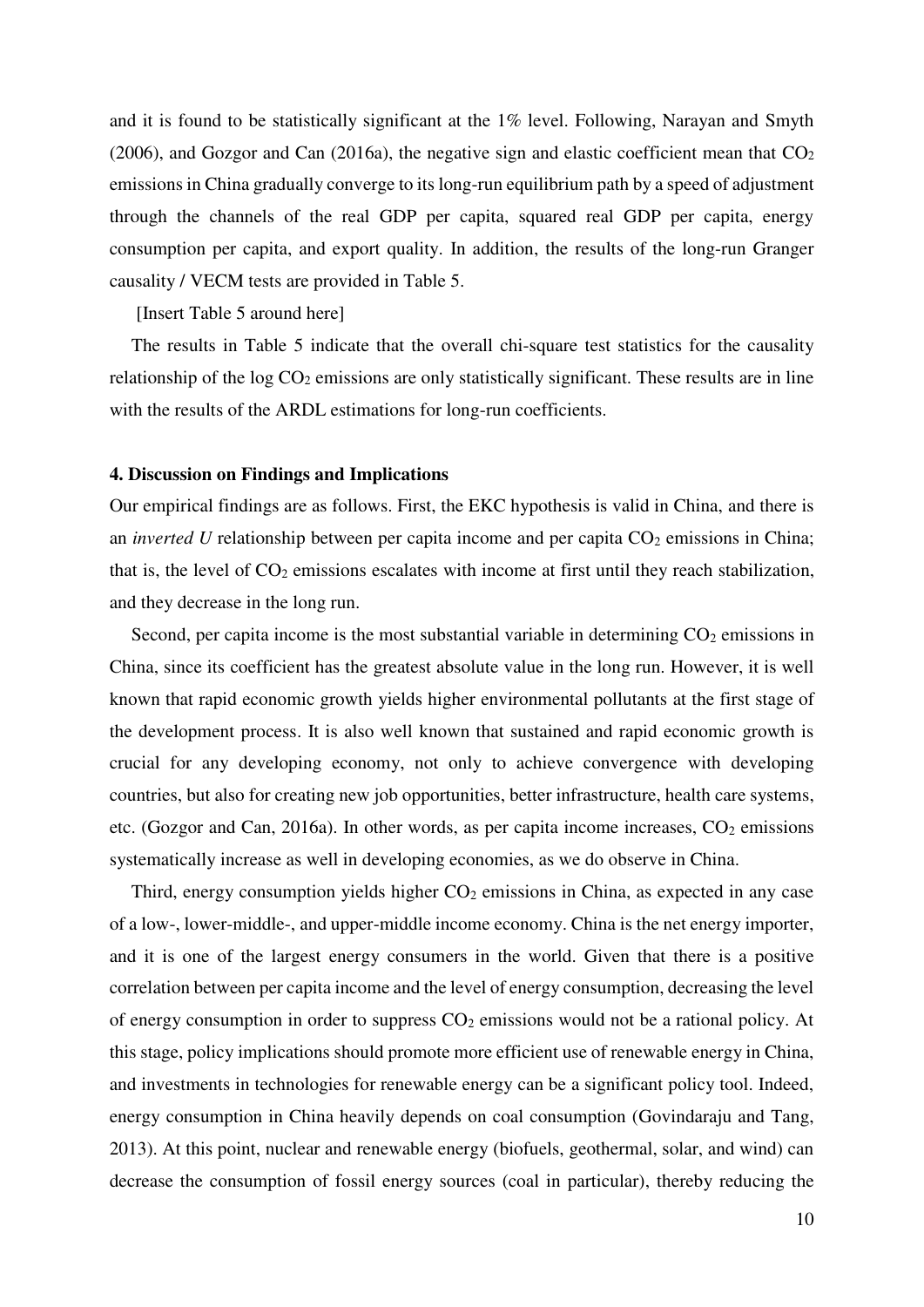level of  $CO<sub>2</sub>$  emissions in China. These findings imply that forecasting future  $CO<sub>2</sub>$  emissions from past levels of energy consumption, export quality, and per capita income is possible for the Chinese economy. The results for the impacts of income and energy consumption on  $CO<sub>2</sub>$ emissions are in line with previous empirical results of studies on developing Asian countries: China (Chang, 2010; Fei et al., 2011; Jalil and Mahmud, 2009; Jayanthakumaran and Liu, 2012; Jayanthakumaran et al., 2012; Li et al., 2016); India (Jayanthakumaran et al., 2012; Managi and Jena, 2008); Malaysia (Lau et al., 2014); Pakistan (Javid and Sharif, 2016); Thailand (Saboori and Sulaiman, 2013); and Vietnam (Tang and Tan, 2015).

Fourth, higher quality exports decrease  $CO<sub>2</sub>$  emissions in China in the long run. To the best of our knowledge, this is the first empirical finding on the impact of export quality on  $CO<sub>2</sub>$ emissions in the current literature. Indeed, export quality can accelerate not only the rate of economic growth, but can also reduce  $CO<sub>2</sub>$  emissions. At this stage, policy-makers can force Chinese firms to produce goods that do not cause high levels of  $CO<sub>2</sub>$  emissions. This issue should also be evaluated in upgrading the export basket; goods with high  $CO<sub>2</sub>$  emissions should probably be imported. Finally, we need to emphasize that all these implications necessitate an exhaustive knowledge of the scale of environmental pollutants for each sector in China.

#### **5. Conclusion**

This paper investigates the dynamic relationships among  $CO<sub>2</sub>$  emissions, energy consumption, export quality, and per capita income in China, where the export-led growth strategy has been adopted during the last four decades. In other words, the paper analyzes the validity of the EKC hypothesis over the period 1971–2010 in China. To this end, it uses the unit root tests of Zivot and Andrews (1992) and Lee and Strazicich (2003), as well as the bounds test for cointegration and the ARDL estimations of Pesaran and Shin (1999) and Pesaran et al. (2001). A special role is given to the impact of export product quality on  $CO<sub>2</sub>$  emissions in the empirical model, and to the best of our knowledge, this is the first study that investigates the impacts of export quality within the context of the EKC hypothesis.

The findings of the paper are as follows: First, the EKC hypothesis is valid in China. Second, we observed the positive and elastic effects of energy consumption on  $CO<sub>2</sub>$  emissions. Third, we found that export quality is negatively associated with  $CO<sub>2</sub>$  emissions; this is the novel contribution of the paper to the current literature.

Future research on the impacts of export quality on  $CO<sub>2</sub>$  emissions and energy consumption can be implemented in other developing and developed economies. Moreover, future papers can focus on the sectoral and regional data sets in various developing and developed countries.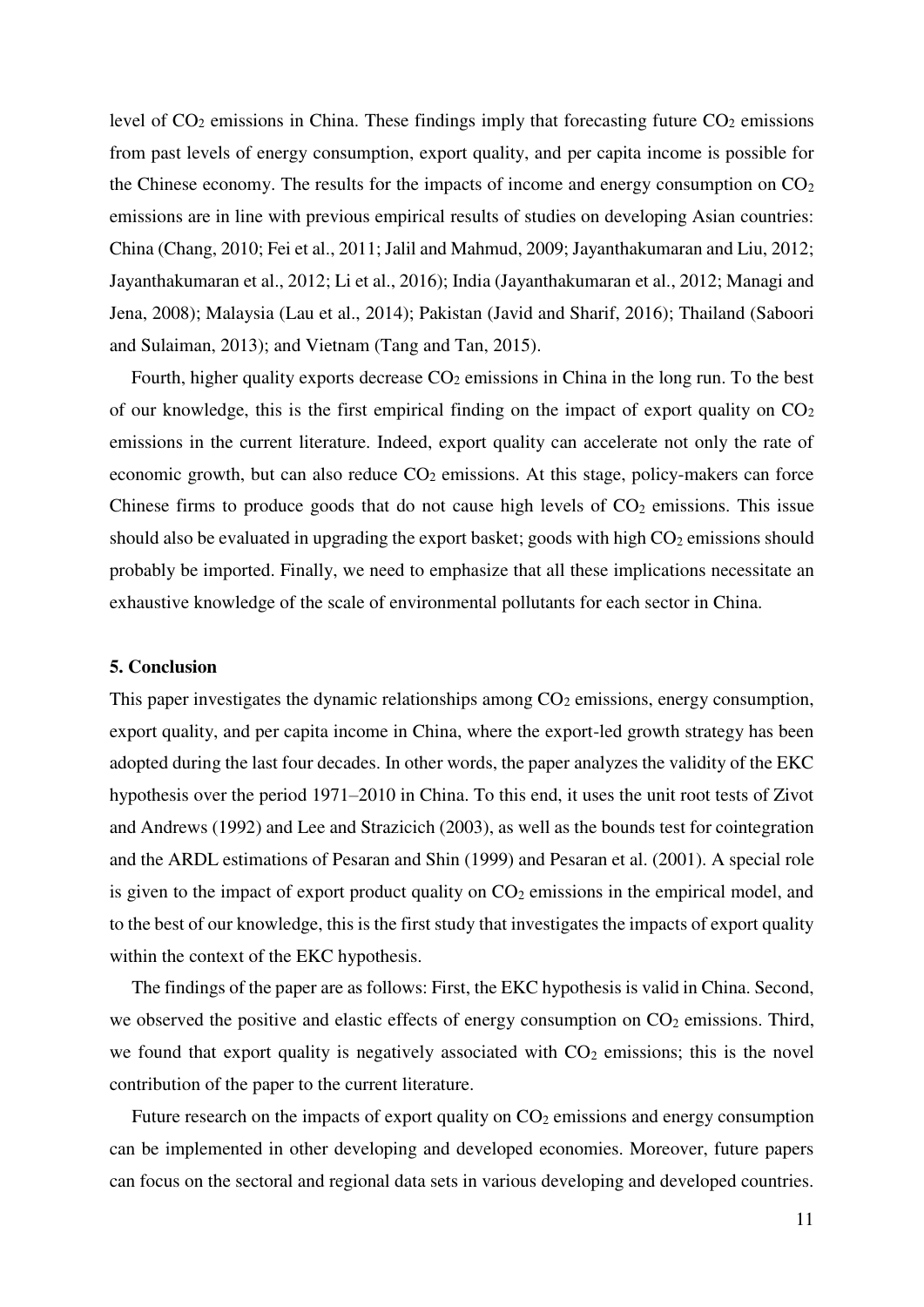At this stage, not only the impacts of the overall index, but also the subindexes of the export quality index of Henn et al. (2013, 2015) (one, two, three, four, five, and six digit data) can be used within this context with different econometric techniques.

### **References**

- [1] Agosin, M.R., Alvarez, R., and Bravo–Ortega, C. (2012). Determinants of Export Diversification around the World: 1962–2000. *World Economy*, 35 (3), 295–315.
- [2] Al-Mulali, U., and Ozturk, I. (2015). The Effect of Energy Consumption, Urbanization, Trade Openness, Industrial Output, and the Political Stability on the Environmental Degradation in the MENA (Middle East and North African) Region. *Energy*, 84, 382–389.
- [3] Al-Mulali, U., Tang, C.F., and Ozturk, I. (2015). Does Financial Development Reduce Environmental Degradation? Evidence from a Panel Study of 129 Countries. *Environmental Science Pollution Research*, 22 (19), 14891–14900.
- [4] Aslan, A., and Gozbasi, O. (2016). Environmental Kuznets Curve Hypothesis for Subelements of the Carbon Emissions in China. *Natural Hazards*, 82 (2), 1327–1340.
- [5] Bento, J.P.C., and Moutinho, V. (2016). CO<sub>2</sub> Emissions, Non-Renewable and Renewable Electricity Production, Economic Growth and International Trade in Italy. *Renewable and Sustainable Energy Reviews*, 55, 142–155.
- [6] Can, M., and Gozgor, G. (2016). Dynamic Relationships among  $CO<sub>2</sub>$  Emissions, Energy Consumption, Economic Growth, and Economic Complexity in France. *Munich Personal RePEc Archive*, No. 70373.
- [7] Chang, C-C. (2010). A Multivariate Causality Test of Carbon Dioxide Emissions, Energy Consumption and Economic Growth in China. *Applied Energy*, 87 (11), 3533–3537.
- [8] Diao, X.D., Zeng, S.X., Tam, C.M., and Tam, V.W.Y. (2009). EKC Analysis for Studying Economic Growth and Environmental Quality: A Case Study in China. *Journal of Cleaner Production*, 17 (5), 541–548.
- [9] Dogan, E., and Turkekul, B. (2016). CO2 Emissions, Real Output, Energy Consumption, Trade, Urbanization and Financial Development: Testing the EKC Hypothesis for the USA *Environmental Science and Pollution Research*, 23 (2), 1203–1213.
- [10] Du, L., Wei, C., and Cai, S. (2012). Economic Development and Carbon Dioxide Emissions in China: Provincial Panel Data Analysis. *China Economic Review*, 23 (2), 371– 384.
- [11] Ertugrul, H.M., Cetin, M., Seker, F., and Dogan, E. (2016). The Impact of Trade Openness on Global Carbon Dioxide Emissions: Evidence from the Top Ten Emitters among Developing Countries. *Ecological Indicators*, 67, 543–555.
- [12] Feenstra, R.C., and Romalis, J. (2014). International Prices and Endogenous Quality. *Quarterly Journal of Economics*, 129 (2), 477–527.
- [13] Fei, L., Dong, S., Xue, L., Liang, Q., and Yang, W. (2011). Energy Consumption-Economic Growth Relationship and Carbon Dioxide Emissions in China. *Energy Policy*, 39 (2), 568–574.
- [14] Govindaraju, V.G.R.C., and Tang, C.F. (2013). The Dynamic Links between Co<sup>2</sup> Emissions, Economic Growth and Coal Consumption in China and India. *Applied Energy*, 104, 310–318.
- [15] Gozgor, G., and Can, M. (2016a). Export Product Diversification and the Environmental Kuznets Curve: Evidence from Turkey*. Munich Personal RePEc Archive*, No. 69761.
- [16] Gozgor, G., and Can, M. (2016b). Effects of the Product Diversification of Exports on Income at Different Stages of Economic Development. *Eurasian Business Review*, 6 (2), 215–235.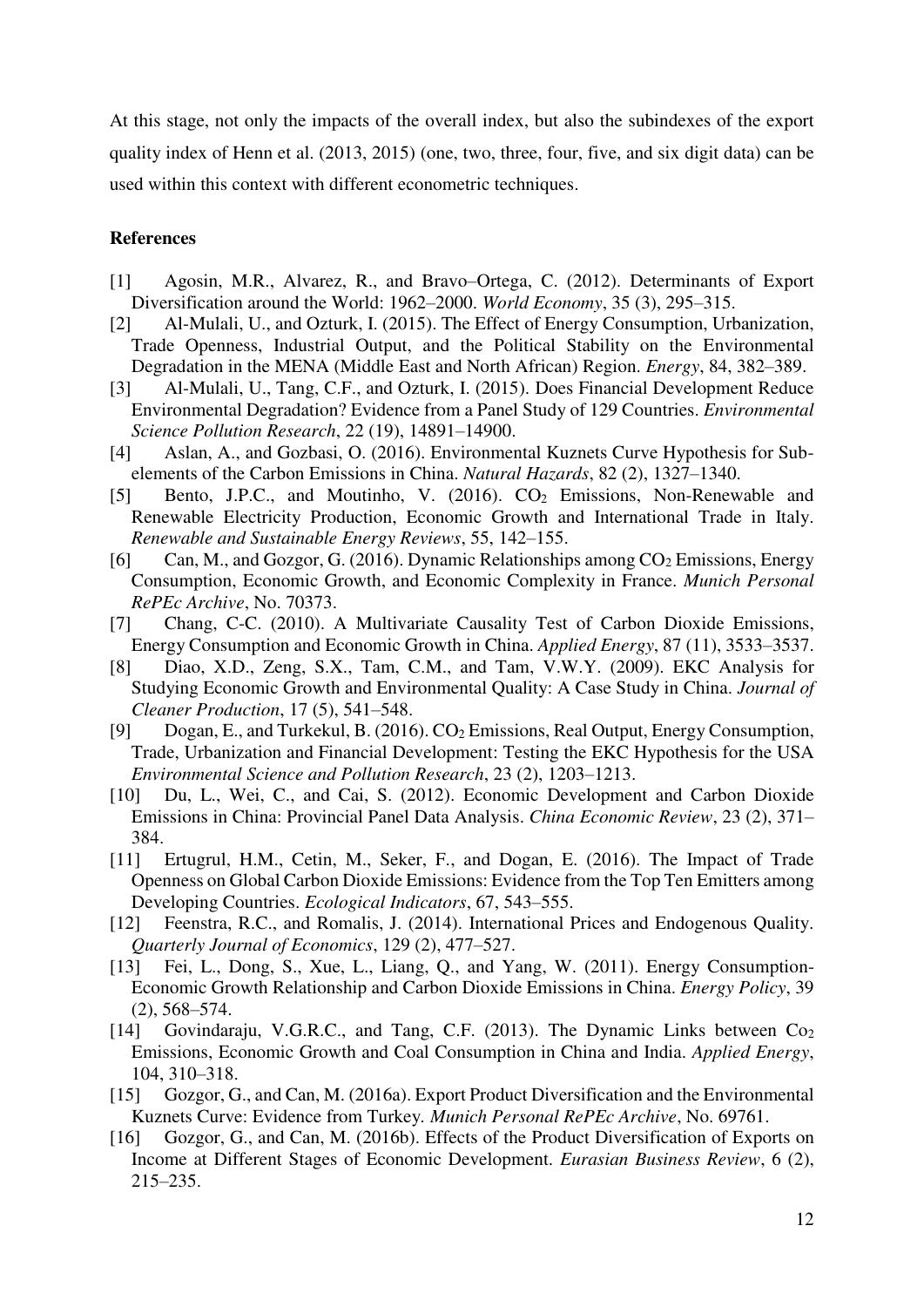- [17] Grossman, G., and Krueger, A. (1995). Economic Growth and the Environment. *Quarterly Journal of Economics*, 110 (2), 353–377.
- [18] Hallak, J.C., and Schott, P.K. (2011). Estimating Cross-Country Differences in Product Quality. *Quarterly Journal of Economics*, 126 (1), 417–474.
- [19] Hallak, J.C. (2006). Product Quality and the Direction of Trade. *Journal of International Economics*, 68 (1), 238–265.
- [20] Harding, T., and Javorcik, B.S. (2012). Foreign Direct Investment and Export Upgrading. *Review of Economics and Statistics*, 94 (4), 964–980.
- [21] Hausmann, R., Hidalgo, C.A, Bustos, S., Coscia, M., Chung, S., Jimenez, J., Simoes, A., and Yildirim, M. (2011*). The Atlas of Economic Complexity*. Puritan Press: Cambridge, MA.
- [22] Hausmann, R., Hwang, J., and Rodrik, D. (2007). What You Export Matters. *Journal of Economic Growth*, 12 (1), 1–25.
- [23] He, J., and Wang, H. (2012). Economic Structure, Development Policy and Environmental Quality: An Empirical Analysis of Environmental Kuznets Curves with Chinese Municipal Data. *Ecological Economics*, 76, 49–59.
- [24] Henn, C., Papageorgiou, C., and Spatafora, N. (2013). Export Quality in Developing Countries. *IMF Working Paper Series*, No. WP/13/108. Washington, D.C.: International Monetary Fund.
- [25] Henn, C., Papageorgiou, C., and Spatafora, N. (2015). Export Quality in Advanced and Developing Economies: Evidence from a New Dataset. *WTO Working Paper*, No. ERSD-2015–02, Geneva: World Trade Organization.
- [26] Hummels, D., and Klenow, P.J. (2005). The Variety and Quality of a Nation's Exports. *American Economic Review*, 95 (3), 704–723.
- [27] International Monetary Fund (2014). Sustaining Long–Run Growth and Macroeconomic Stability in Low–Income Countries–the Role of Structural Transformation and Diversification. *IMF Policy Paper*, March 2014, Washington, D.C.: International Monetary Fund.
- [28] Jalil, A., and Feridun, M. (2011). The Impact of Growth, Energy and Financial Development on the Environment in China: A Cointegration Analysis*. Energy Economics*, 33 (2), 284–291.
- [29] Jalil, A., and Mahmud, S.F. (2009). Environment Kuznets Curve for CO<sub>2</sub> Emissions: A Cointegration Analysis for China. *Energy Policy*, 37 (12), 5167–5172.
- [30] Javid, M., and Sharif, F. (2016). Environmental Kuznets Curve and Financial Development in Pakistan. *Renewable and Sustainable Energy Reviews*, 54, 406–414.
- [31] Jayanthakumaran, K., and Liu, Y. (2012). Openness and the Environmental Kuznets Curve: Evidence from China. *Economic Modelling*, 29 (3), 566–576.
- [32] Jayanthakumaran, K., Verma, R., and Liu, Y. (2012). CO<sub>2</sub> Emissions, Energy Consumption, Trade and Income: A Comparative Analysis of China and India. *Energy Policy*, 42, 450–460.
- [33] Jebli, M.B., Youssef, S.B., and Ozturk, I. (2016). Testing Environmental Kuznets Curve Hypothesis: The Role of Renewable and Non-Renewable Energy Consumption and Trade in OECD Countries. *Ecological Indicators*, 60, 824–831.
- [34] Kang, Y-Q., Zhao, T., and Yang, Y-Y. (2016). Environmental Kuznets Curve for CO<sub>2</sub> Emissions in China: A Spatial Panel Data Approach. *Ecological Indicators*, 63, 231–239.
- [35] Katircioglu, S.T. (2014). Testing the Tourism-Induced EKC Hypothesis: The Case of Singapore. *Economic Modelling*, 41, 383–391.
- [36] Kearsley, A., and Riddel, M. (2010). A Further Inquiry into the Pollution Haven Hypothesis and the Environmental Kuznets Curve*. Ecological Economics*, 69 (4), 905–919.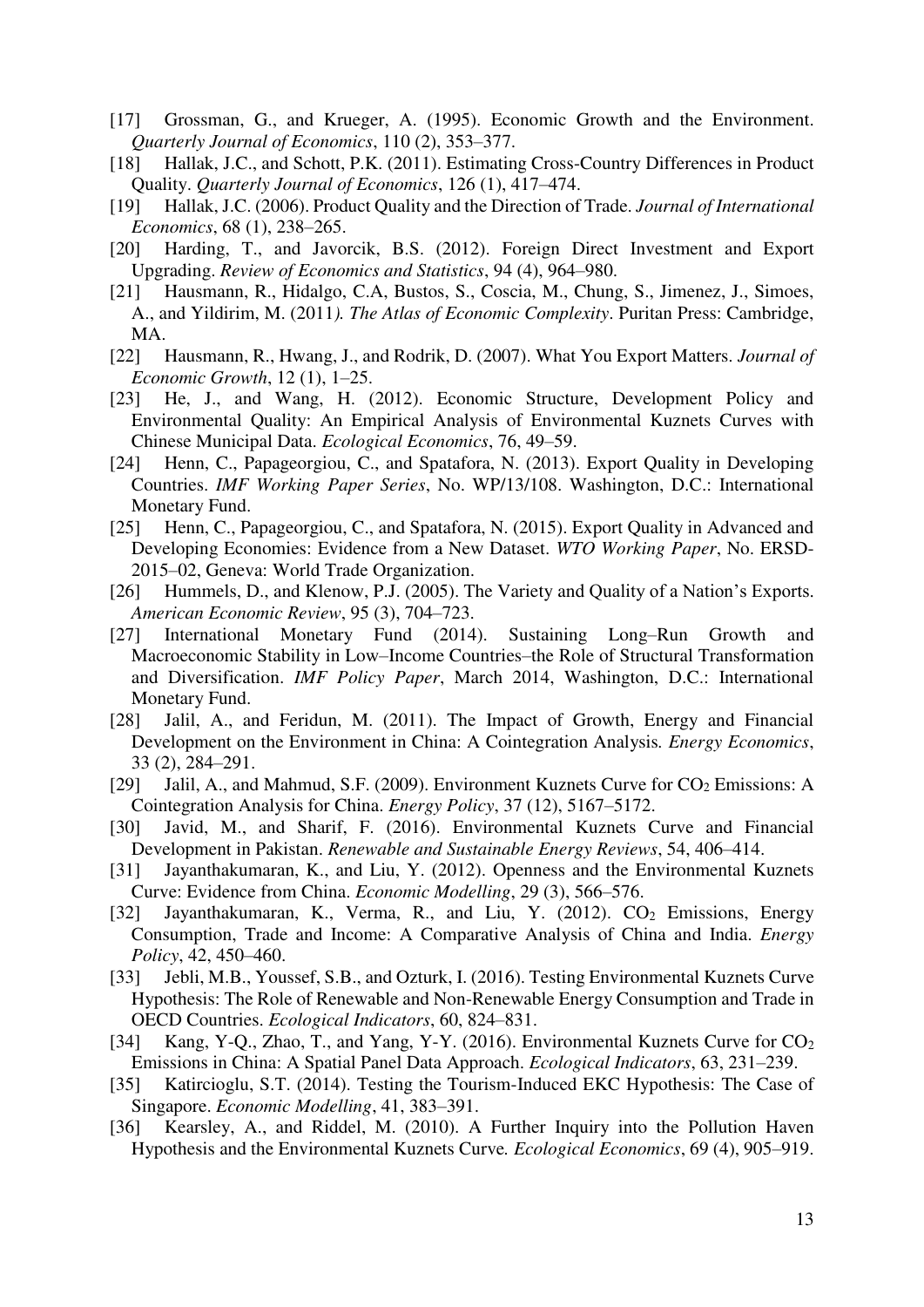- [37] Khandelwal, A. (2010). The Long and Short (of) Quality Ladders. *Review of Economic Studies*, 77 (4), 1450–1476.
- [38] Lau, L-S., Choong, C-K., and Eng, Y-K (2014). Investigation of the Environmental Kuznets Curve for Carbon Emissions in Malaysia: Do Foreign Direct Investment and Trade Matter?, *Energy Policy*, 68, 490–497.
- [39] Lee, J., and Strazicich, C. (2003). Minimum Lagrange Multiplier Unit Root Test with Two Structural Breaks. *Review of Economics and Statistics*, 85 (4), 1082–1089.
- [40] Li, T., Wang, Y., and Zhao, D. (2016). Environmental Kuznets Curve in China: New Evidence from Dynamic Panel Analysis. *Energy Policy*, 91, 138–147.
- [41] Liddle, B. (2015). What are the Carbon Emissions Elasticities for Income and Population? Bridging STIRPAT and EKC via Robust Heterogeneous Panel Estimates. *Global Environmental Change*, 31, 62–73.
- [42] List, J.A., and Co, C.Y. (2000). The Effects of Environmental Regulations on Foreign Direct Investment. *Journal of Environmental Economics and Management*, 40 (1), 1–20.
- [43] Liu, Y., Zhou, Y., and Wu, W. (2015). Assessing the Impact of Population, Income and Technology on Energy Consumption and Industrial Pollutant Emissions in China. *Applied Energy*, 155, 904–917.
- [44] Managi, S., and Jena, P.R. (2008). Environmental Productivity and Kuznets Curve in India. *Ecological Economics*, 65 (2), 432–440.
- [45] Martin, J., and Mejean I. (2014). Low-Wage Country Competition, and the Quality Content of High-wage Country Exports. *Journal of International Economics*, 93 (1), 140– 152.
- [46] Narayan, P.K. (2005). The Saving and Investment Nexus for China: Evidence from Cointegration Tests. *Applied Economics*, 37 (17), 1979–1990.
- [47] Narayan, P.K., and Smyth, R. (2006). What Determines Migration Flows from Low-Income to High-Income Countries? An Empirical Investigation of Fiji-U.S. Migration 1972– 2001. *Contemporary Economic Policy*, 24 (2), 332–342.
- [48] Narayan, P.K., and Narayan, S. (2010). Carbon Dioxide Emission and Economic Growth: Panel Data Evidence from Developing Countries. *Energy Policy*, 38 (1), 661–666.
- [49] Onafowora, O.A., and Owoye, O. (2014). Bound Testing Approach to Analysis of the Environment Kuznets Curve Hypothesis. *Energy Economics*, 44, 47–62.
- [50] Ouyang, X., and Lin, B. (2015). An Analysis of the Driving Forces of Energy-Related Carbon Dioxide Emissions in China's Industrial Sector. *Renewable and Sustainable Energy Reviews*, 45, 838–849.
- [51] Papageorgiou, C., and Spatafora, N. (2012). Economic Diversification in LICs: Stylized Facts and Macroeconomic Implication. *IMF Staff Discussion Notes*, No. 12/13, Washington, D.C.: International Monetary Fund.
- [52] Pesaran, M.H., and Shin, Y. (1999). An Autoregressive Distributed Lag Modelling Approach to Cointegration Analysis, S. Strom (Eds.), Econometrics and Economic Theory in the 20<sup>th</sup> Century: The Ragnar Frisch Centennial Symposium, Cambridge.
- [53] Pesaran, M.H., Shin, Y., and Smith, R.J. (2001). Bounds Testing Approaches to the Analysis of Level Relationships. *Journal of Applied Econometrics*, 16 (3), 289–326.
- [54] Ren, S., Yuan, B., Ma, X., and Chen, X. (2014). International Trade, FDI (Foreign Direct Investment) and Embodied CO<sub>2</sub> Emissions: A Case Study of Chinas Industrial Sectors. *China Economic Review*, 28, 123–134.
- [55] Rodrik, D. (2006). What's So Special about China's Export? *China & World Economy*, 14 (5), 1–19.
- [56] Saboori, B., and Sulaiman, J. (2013). CO<sub>2</sub> Emissions, Energy Consumption and Economic Growth in Association of Southeast Asian Nations (ASEAN) Countries: A Cointegration Approach. *Energy*, 55, 813–822.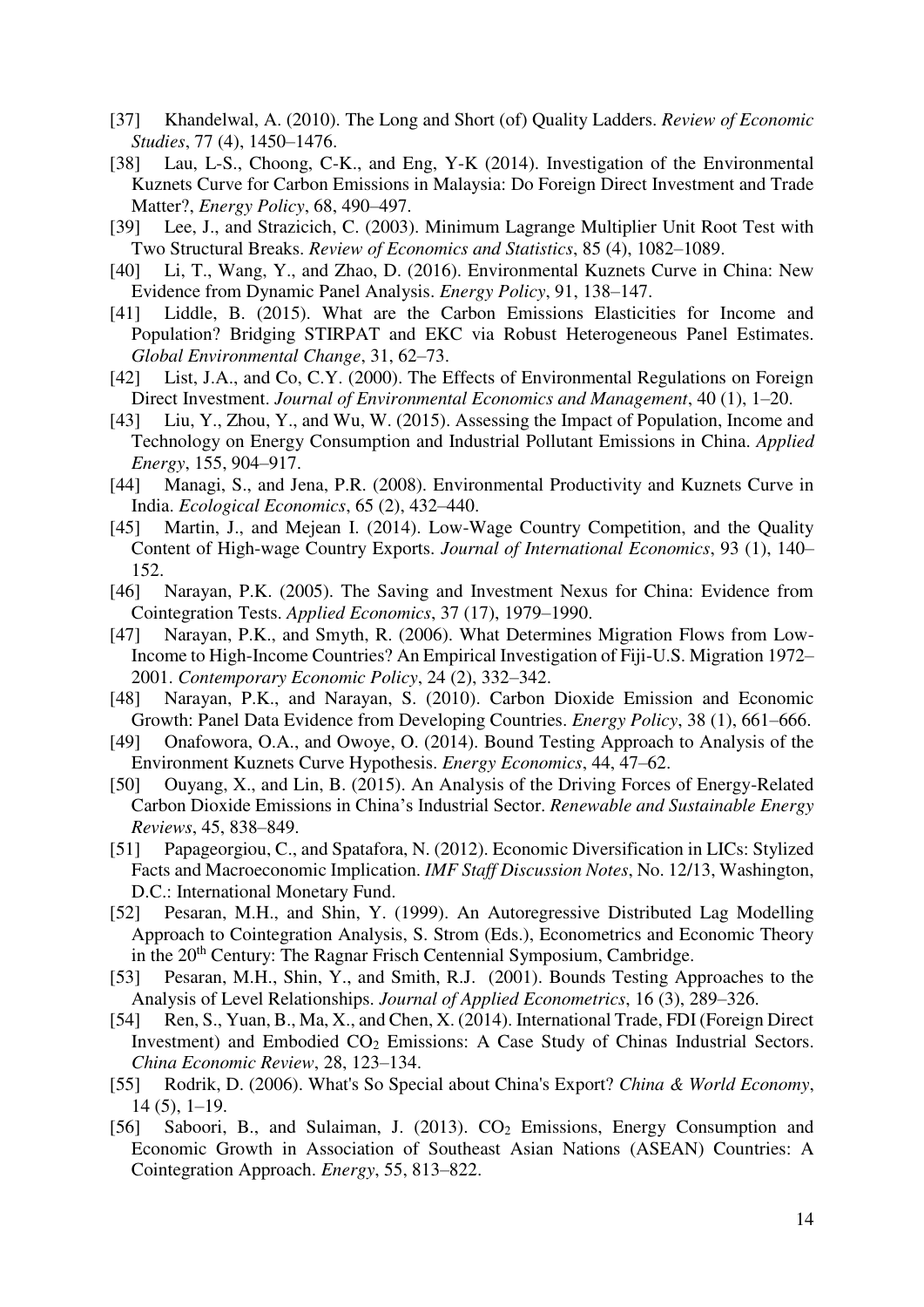- [57] Schott, P. (2004). Across-Product versus Within-Product Specialization in International Trade. *Quarterly Journal of Economics*, 119 (2), 647–678.
- [58] Shen, J. (2006). A Simultaneous estimation of Environmental Kuznets Curve: Evidence from China. *China Economic Review*, 17 (4), 383–394.
- [59] Song, T., Zheng, T., and Tong, L. (2008). An Empirical Test of the Environmental Kuznets Curve in China: A Panel Cointegration Approach. *China Economic Review*, 19 (3), 381–392.
- [60] Steenhof, P.A. (2007). Decomposition for Emission Baseline Setting in China's Electricity Sector. *Energy Policy*, 35 (1), 280–294.
- [61] Tang, C.F., and Tan, B.W. (2015). The Impact of Energy Consumption, Income and Foreign Direct Investment on Carbon Dioxide Emissions in Vietnam. *Energy*, 79, 447–454.
- [62] Tian Y.H., Zhu, Q.H., and Geng, Y. (2013). An Analysis of Energy-Related Greenhouse Gas Emissions in the Chinese Iron and Steel Industry. *Energy Policy*, 56, 352–361.
- [63] Wang, Z., and Wei, S-J. (2010). What Accounts for the Rising Sophistication of China's Exports? R.C. Feenstra and S-J Wei (Eds.), In *China's Growing Role in World Trade*, (pp. 63–104), Chicago, IL: University of Chicago Press.
- [64] Wang, S.S., Zhou, D.Q., Zhou, P., and Wang, Q.W. (2011). CO<sub>2</sub> Emissions, Energy Consumption and Economic Growth in China: A Panel Data Analysis. *Energy Policy*, 39 (9), 4870–4875.
- [65] Wang, Q.W., Zhou, P., Shen, N., and Wang, S.S. (2013). Measuring Carbon Dioxide Emission Performance in Chinese Provinces: A Parametric Approach. *Renewable and Sustainable Energy Reviews*, 21, 324–330.
- [66] Wang, S., Zhou, C., Li, G., and Feng, K. (2016a). CO<sub>2</sub>, Economic Growth, and Energy Consumption in China's Provinces: Investigating the Spatiotemporal and Econometric Characteristics of China's CO2 Emissions. *Ecological Indicators*, 69, 184–195.
- [67] Wang, S.J., Fang, C.L., Ma, H.T., Wang, Y., and Qin, J. (2014). Spatial Differences and Multi-Mechanism of Carbon Footprint Based on GWR Model in Provincial China. *Journal of Geographical Sciences*, 24 (4), 612–630.
- [68] Wang, Y., Han, R., and Kubota, J. (2016b). Is There an Environmental Kuznets Curve for SO2 emissions? A Semi-Parametric Panel Data Analysis for China*. Renewable and Sustainable Energy Reviews*, 54, 1182–1188.
- [69] Wang, Z., and Liu, W. (2015). Determinants of  $CO<sub>2</sub>$  Emissions from Household Daily Travel in Beijing, China: Individual Travel Characteristic Perspectives. *Applied Energy*, 158, 292–299.
- [70] Xu, J-H., Fleiter, T., Eichhammer, W., and Fan, Y. (2012). Energy Consumption and CO<sup>2</sup> Emissions in China's Cement Industry: A Perspective from LMDI Decomposition Analysis. *Energy Policy*, 50, 821–832.
- [71] Zhang, C., and Lin, Y. (2012). Panel Estimation for Urbanization, Energy Consumption and CO2 Emissions: A Regional Analysis in China. *Energy Policy*, 49, 488–498.
- [72] Zhang, C., and Zhou, X. (2016). Does Foreign Direct Investment Lead to Lower CO<sub>2</sub> Emissions? Evidence from a Regional Analysis in China. *Renewable and Sustainable Energy Reviews*, 58, 943–951.
- [73] Zhang, Y-J. (2011). The Impact of Financial Development on Carbon Emissions: An Empirical Analysis in China. *Energy Policy*, 39 (4), 2197–2203.
- [74] Zhang, Y-J., Liu, Z., Zhang, H., and Tan, T-D. (2014). The Impact of Economic Growth, Industrial Structure and Urbanization on Carbon Emission Intensity in China*. Natural Hazards*, 73 (2), 579–595.
- [75] Zhou, Y., Liu, Y., Wu, W., and Li, Y. (2015). Effects of Rural-Urban Development Transformation on Energy Consumption and CO<sub>2</sub> Emissions: A Regional Analysis in China. *Renewable and Sustainable Energy Reviews*, 52, 863–875.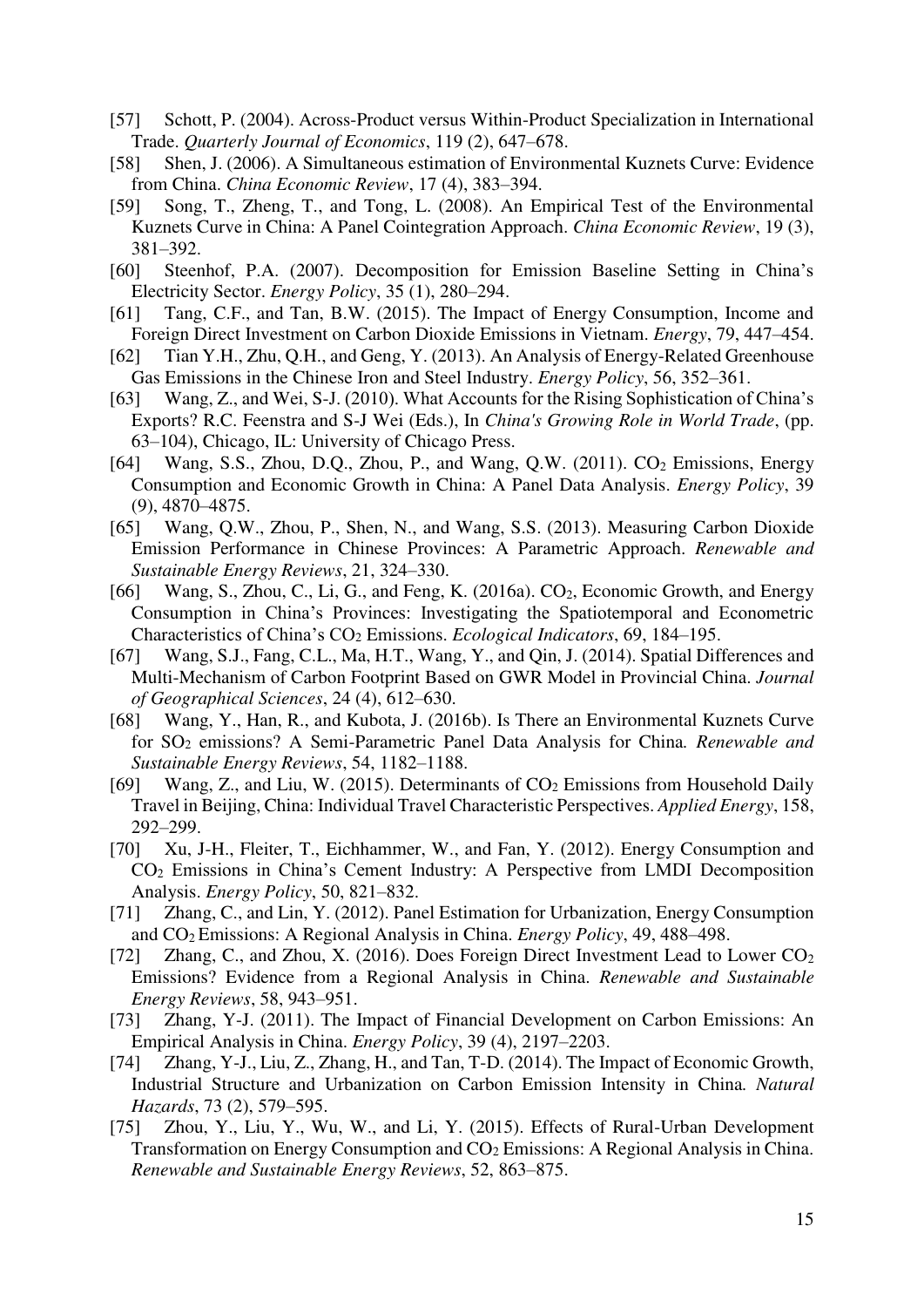[76] Zivot, E., and Andrews, D.W.K. (1992). Further Evidence on the Great Crash, the Oil Price Shock and the Unit Root Hypothesis. *Journal of Business and Economic Statistics*, 10 (3), 251–270.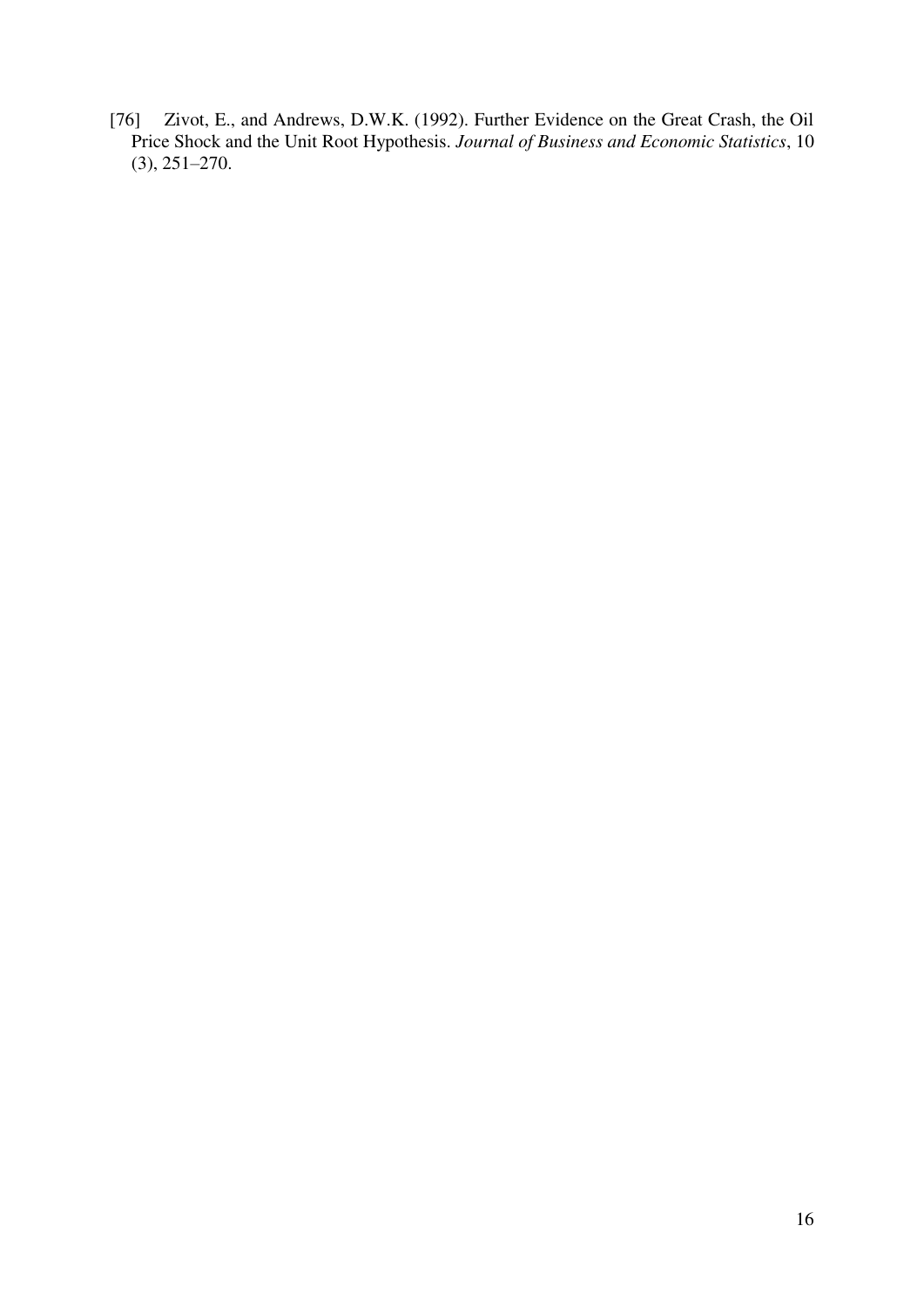| $\frac{1}{2}$                     |             |          |          |            |     |                                                   |             |                 |                    |        |
|-----------------------------------|-------------|----------|----------|------------|-----|---------------------------------------------------|-------------|-----------------|--------------------|--------|
| Variables                         | LM          | CV(1%)   | CV(5%)   | $CV(10\%)$ | Lag | <b>Variables</b>                                  | LM          | $\mathbf{L}$ ag | <b>Break Dates</b> | Result |
| Log Real GDP per Capita           | $-4.949**$  | $-5.340$ | $-4.800$ | $-4.580$   |     | $\Delta$ Log Real GDP per Capita                  | –           | -               | 2004               | I(0)   |
| Log Squared Real GDP per Capita   | $-3.348$    | $-4.545$ | $-3.842$ | $-3.504$   |     | $\Delta$ Log Squared Real GDP per Capita          | $-4.723***$ |                 | 2003               | I(1)   |
| $Log CO2 Emissions per Capita$    | $-3.553*$   | $-4.545$ | $-3.842$ | $-3.504$   |     | $\Delta$ Log CO <sub>2</sub> Emissions per Capita | $-6.928***$ |                 | 2006               | I(1)   |
| Log Energy Consumption per Capita | $-3.329$    | $-4.545$ | $-3.842$ | $-3.504$   |     | $\Delta$ Log Energy Consumption per Capita        | $-6.464***$ |                 | 2001               | I(1)   |
| Log Export Product Quality        | $-6.077***$ | $-4.545$ | $-3.842$ | $-3.504$   |     | $\Delta$ Log Export Product Diversification       |             | –               | 1992               | I(0)   |

Table 1 Results of the Unit Root Test of Zivot and Andrews (1992)

Notes: The table shows the results of the unit root test of Zivot and Andrews (1992), and the results include break on the level. Null hypothesis: the series have unit root. The optimal number of lags is selected by the Akaike Information Criteria (AIC). The maximum number of lags is 3. Trimmer rate is defined as 0.10. CV: Critical Values. \*\*\* indicates the rejection of the null hypothesis at the 1% significance level.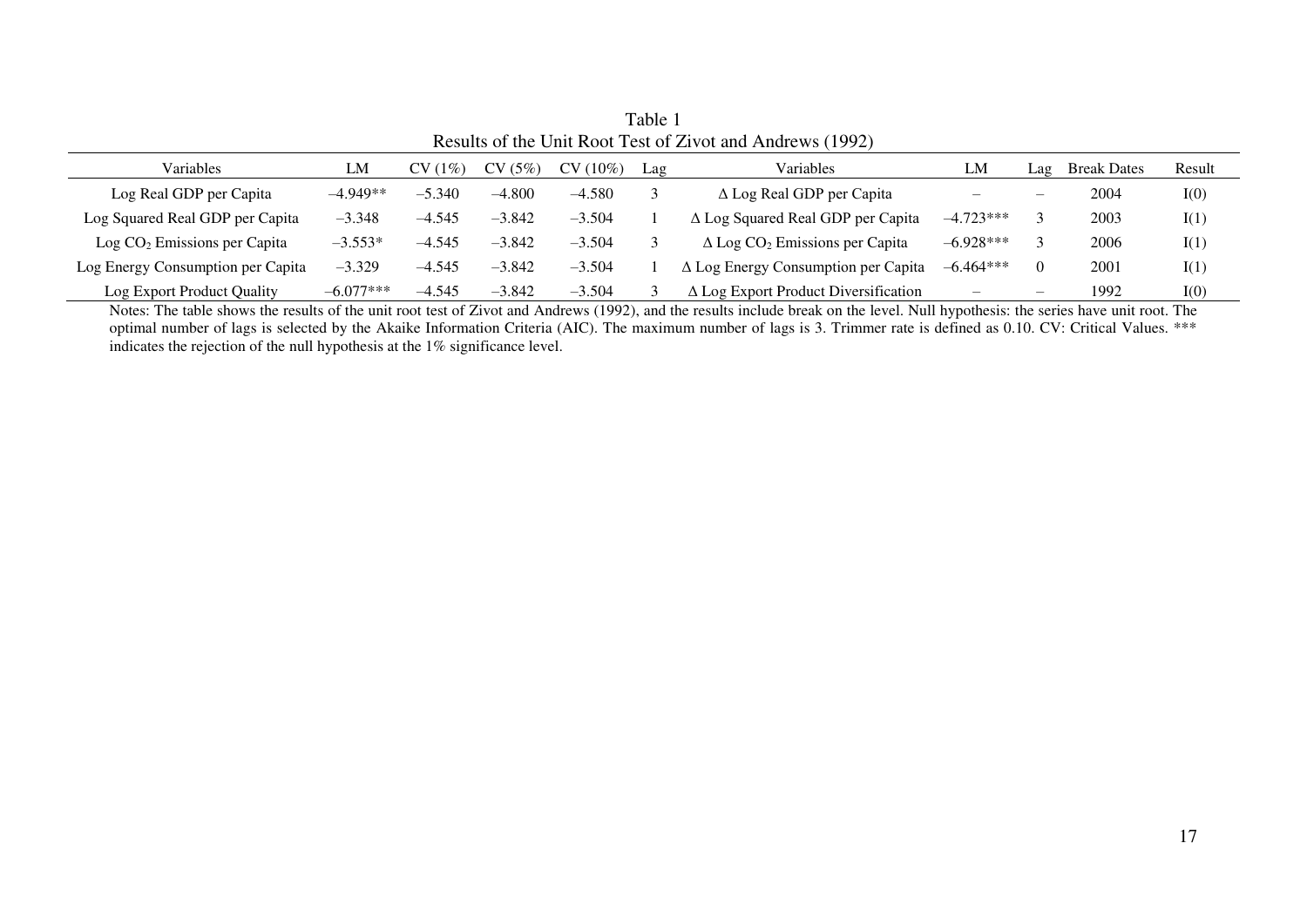| Reparts of the Unit Root Test of Lee and Stramenth (2005) |            |           |          |          |     |                                                   |             |     |                    |        |
|-----------------------------------------------------------|------------|-----------|----------|----------|-----|---------------------------------------------------|-------------|-----|--------------------|--------|
| Variables                                                 | LM         | $CV(1\%)$ | CV(5%)   | CV(10%)  | Lag | Variables                                         | LM          | Lag | <b>Break Dates</b> | Result |
| Log Real GDP per Capita                                   | $-1.847$   | $-4.545$  | $-3.842$ | $-3.504$ |     | $\Delta$ Log Real GDP per Capita                  | $-5.049***$ |     | 1977, 1985         | I(1)   |
| Log Squared Real GDP per Capita                           | $-1.440$   | $-4.545$  | $-3.842$ | $-3.504$ |     | $\Delta$ Log Squared Real GDP per Capita          | $-5.002***$ |     | 1977, 1985         | I(1)   |
| $\text{Log CO}_2$ Emissions per Capita                    | $-2.741$   | $-4.545$  | $-3.842$ | $-3.504$ |     | $\Delta$ Log CO <sub>2</sub> Emissions per Capita | $-5.233***$ |     | 2003, 2005         | I(1)   |
| Log Energy Consumption per Capita                         | .628<br>-1 | $-4.545$  | $-3.842$ | $-3.504$ |     | $\Delta$ Log Energy Consumption per Capita        | $-5.252***$ | 0   | 1990, 2003         | I(1)   |
| Log Export Product Quality                                | $-4.011**$ | $-4.545$  | $-3.842$ | $-3.504$ |     | $\Delta$ Log Export Product Diversification       | $-5.450***$ |     | 1976, 1993         | I(0)   |

Table 2 Results of the Unit Root Test of Lee and Strazicich (2003)

Notes: The table shows the results of the unit root test of Lee and Strazicich (2003), and the results include two breaks on the level. Null hypothesis: the series have unit root. The optimal number of lags is selected by the Akaike Information Criteria (AIC). The maximum number of lags is 3. Trimmer rate is defined as 0.10. CV: Critical Values. \*\*\* and \*\*indicate the rejection of the null hypothesis at the 1% and the 5% significance levels, respectively.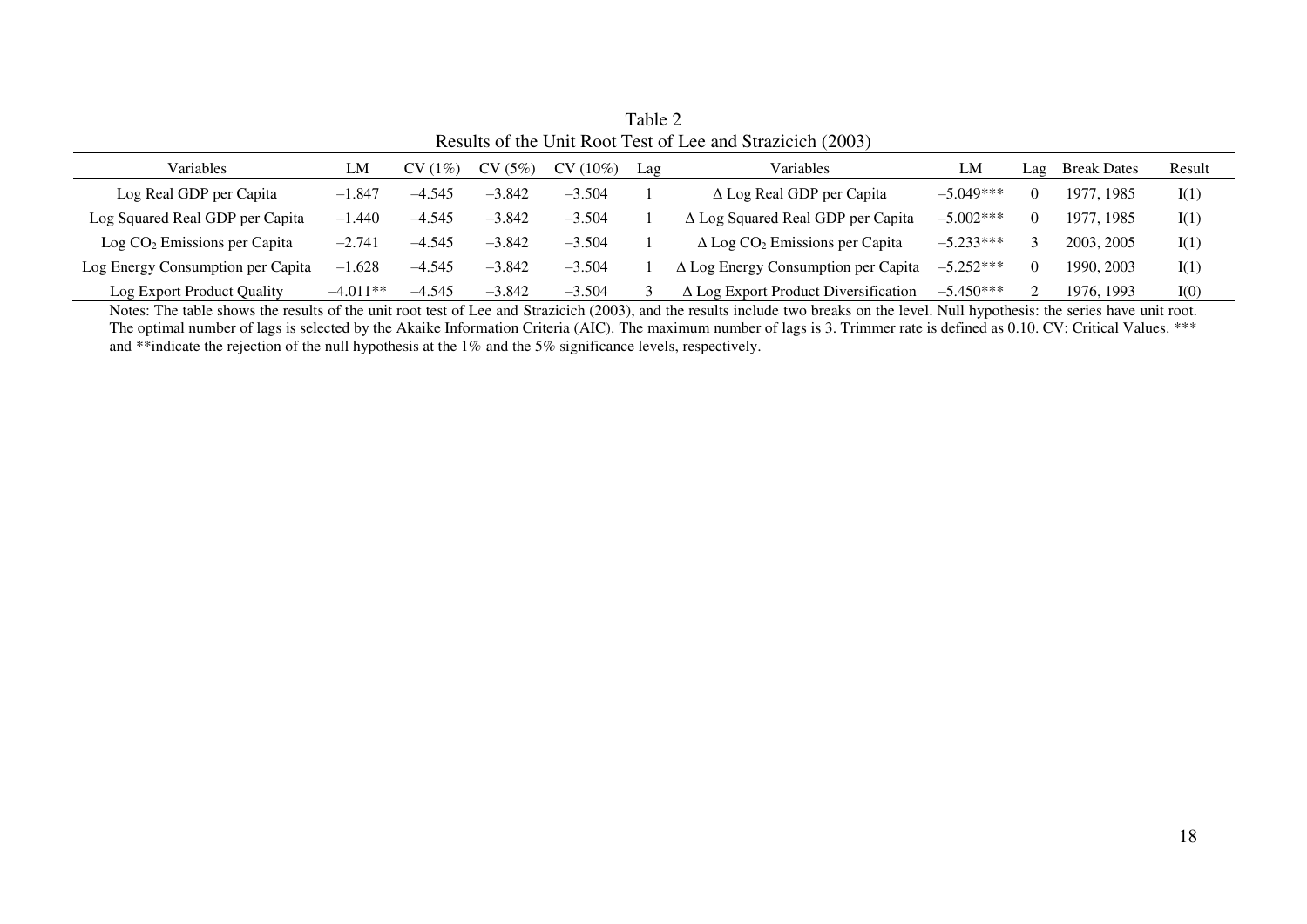| $CO2$ Emissions – GDP per Capita – Squared GDP per Capita – Energy Consumption – Export Quality |                      |                      |                         |  |  |  |
|-------------------------------------------------------------------------------------------------|----------------------|----------------------|-------------------------|--|--|--|
| Panel A: Bounds Tests for Cointegration                                                         | F-statistic          | Optimal Lag          | <b>Structural Break</b> |  |  |  |
| China                                                                                           | $6.837***$           | 4                    | 2006                    |  |  |  |
| Panel B: Critical value bounds of the F-statistic in Pesaran et al. (2001)                      | Lower bounds, $I(0)$ | Upper bounds, $I(1)$ | Cointegration           |  |  |  |
| 1% Significance Level                                                                           | 3.74                 | 5.06                 | <b>Yes</b>              |  |  |  |
| 5% Significance Level                                                                           | 2.86                 | 4.01                 |                         |  |  |  |
| 10% Significance Level                                                                          | 2.45                 | 3.52                 |                         |  |  |  |
| Panel C: Critical value bounds of the F-statistic in Narayan (2005)                             | Lower bounds, $I(0)$ | Upper bounds, $I(1)$ | Cointegration           |  |  |  |
| 1% Significance Level                                                                           | 4.42                 | 6.25                 | <b>Yes</b>              |  |  |  |
| 5% Significance Level                                                                           | 3.20                 | 4.54                 |                         |  |  |  |
| 10% Significance Level                                                                          | 2.66                 | 3.83                 |                         |  |  |  |

| Table 3                                                                                         |
|-------------------------------------------------------------------------------------------------|
| Results of the Bounds Tests for Cointegration Analysis                                          |
| $CO2 Emissions - GDP$ per Capita – Squared GDP per Capita – Energy Consumption – Export Quality |

Notes: The model with the constant term is used in the cointegration analysis. The optimal lag length is selected by using the AIC. The null hypothesis is that there is no cointegration among variables. The critical values are given in Pesaran et al. (2001) and Narayan (2005). \*\*\* indicates the rejection of the null hypothesis at the 1% significance.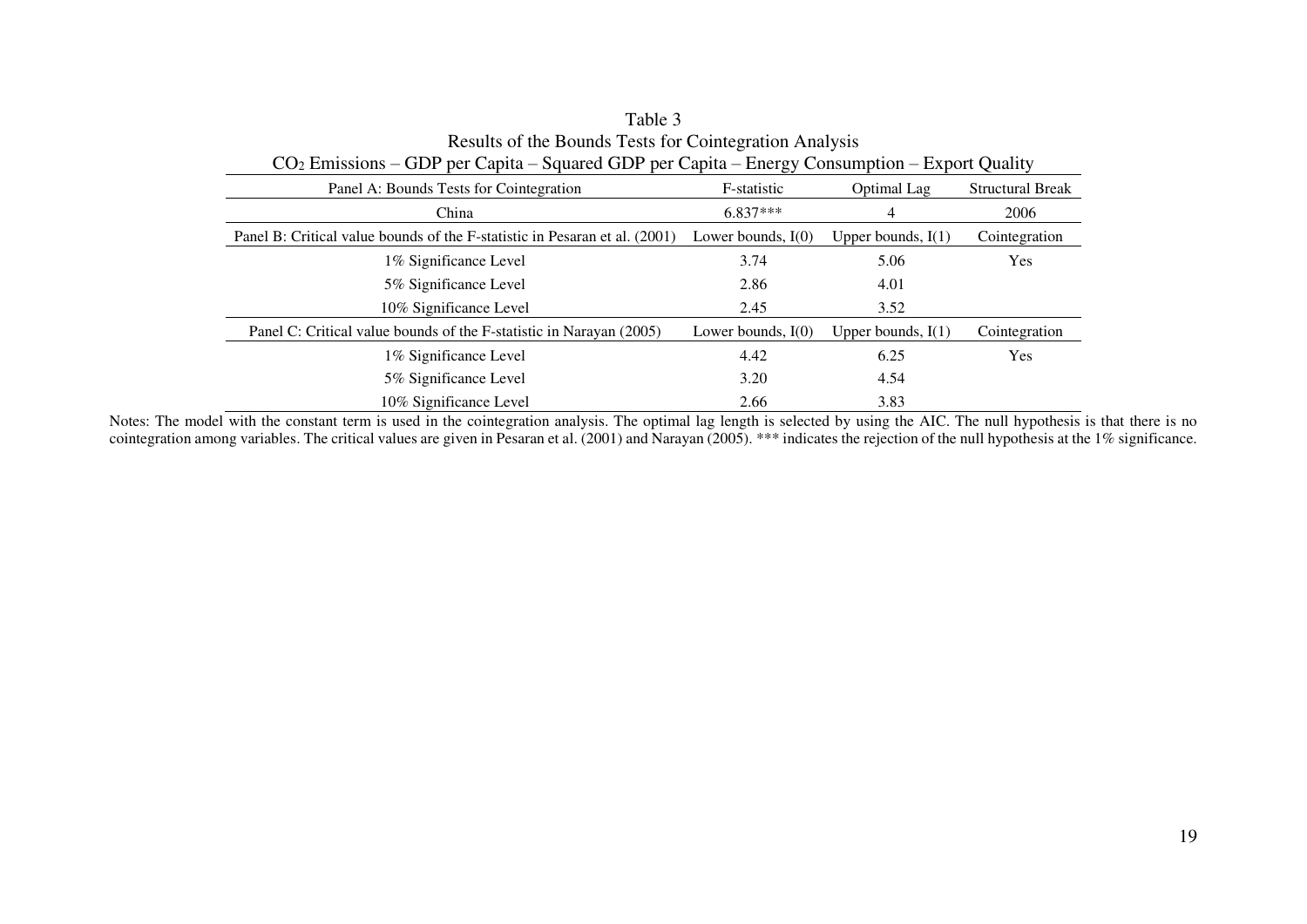|                                           | China                             | $Log CO2 Emissions per Capita$ |  |
|-------------------------------------------|-----------------------------------|--------------------------------|--|
| Long Run ARDL Models $(2, 2, 3, 3, 3)$    | Log Real GDP per Capita           | $1.416(0.100)$ ***             |  |
|                                           | Log Squared Real GDP per Capita   | $-0.247(0.023)$ ***            |  |
|                                           | Log Energy Consumption per Capita | $1.306(0.074)$ ***             |  |
|                                           | Log Export Product Quality        | $-1.266(0.267)$ ***            |  |
|                                           | Dummy 2006                        | $-0.025(0.011)$ **             |  |
| $\mathbb{R}^2$                            | <b>Overall</b>                    | 0.998                          |  |
| F-statistic                               | Overall                           | 1004.41                        |  |
| <b>Breusch-Godfrey Serial Correlation</b> | F-statistic                       | 2.102 [0.1750]                 |  |
| Ramsey-Reset                              | F-statistic                       | $0.488$ [0.4991]               |  |
| Jarque-Bera Normality                     | Chi Square-statistic              | $0.382$ [0.826]                |  |
| Breusch-Pagan-Godfrey Heteroskedasticity  | F-statistic                       | 1.411 [0.2718]                 |  |
| <b>Stability Tests</b>                    | <b>CUSUM</b>                      | Stable at 5% level             |  |
| <b>Stability Tests</b>                    | <b>CUSUM</b> of Squares           | Stable at 5% level             |  |
| <b>Stability Tests</b>                    | Chow Test                         | Stable at 5% level             |  |

Table 4 Results of the Long Run Coefficients for ARDL Model Estimations

Notes: The table reports the results of the long run coefficients in the ARDL model of Pesaran and Shin (1999). Serial Correlation has the null hypothesis is that there is no residual serial correlation, and the alternative hypothesis is that there is a serial correlation up to order 4. The Ramsey-Reset tests the specification of the model, and the test statistics has the null hypothesis is that specification (functional form) is correct in the models. Normality refers to the Jarque-Bera test, and the null hypothesis is that the error term are normally distributed. Heteroskedasticity has the null hypothesis is that the variance is homoscedastic. The standard errors are given in parentheses, and the probability values are given in brackets. \*\*\* and \*\* indicate the rejection of the null hypothesis at the 1% and the 5% significance level, respectively.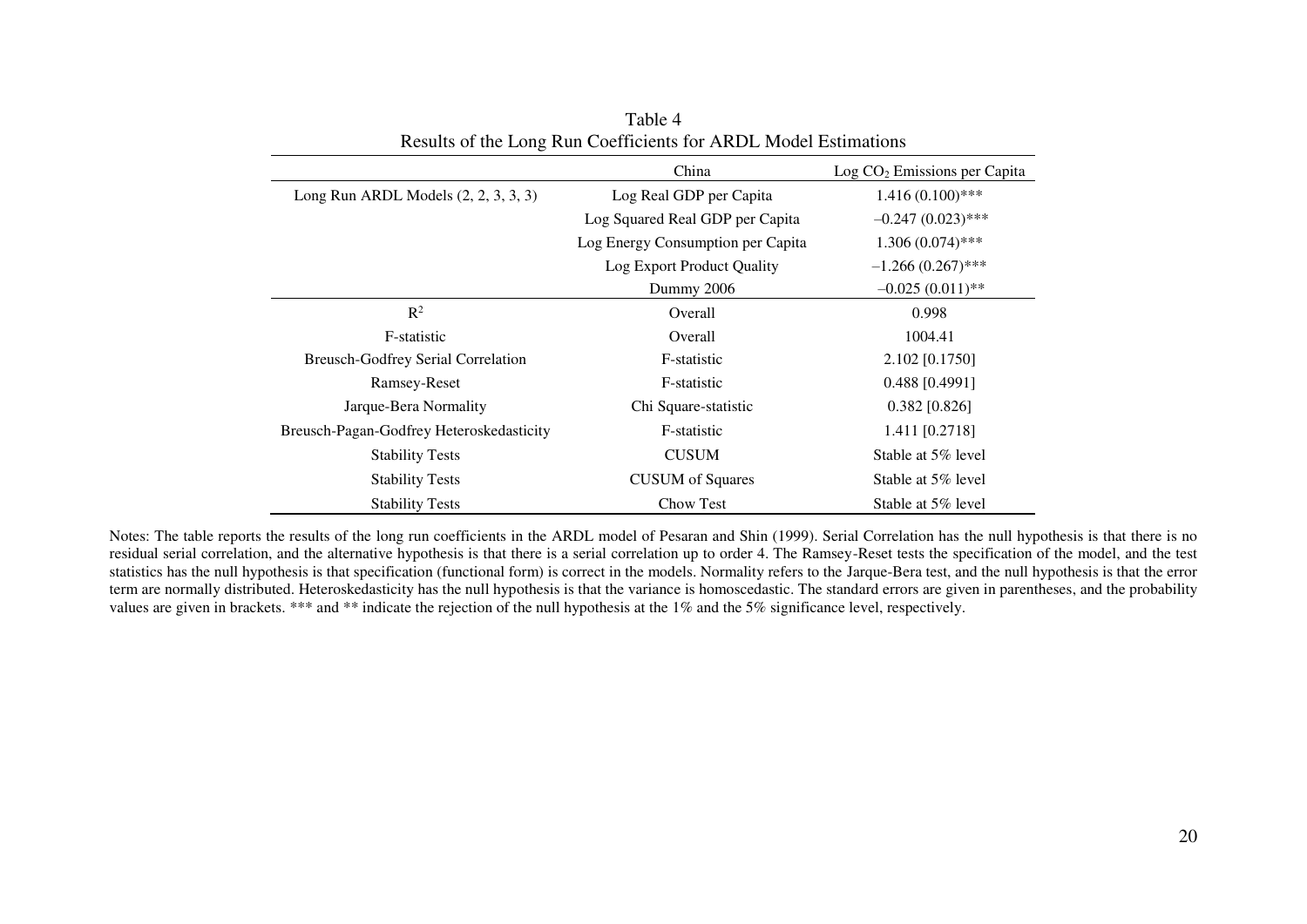| Table 5                                                |                            |
|--------------------------------------------------------|----------------------------|
| Results of the Long-run Granger Causality / VECM Tests |                            |
| Dependent Variable:                                    | $ECT_{t-1}$ (t-statistics) |
| $\Delta$ Log CO <sub>2</sub> Emissions:                | 13.48*** [0.0092]          |
| $\Delta$ Log GDP per Capita:                           | 5.691 [0.2234]             |
| $\Delta$ Log Squared GDP per Capita:                   | 7.499 [0.1123]             |
| ALog Energy Consumption:                               | 1.348 [0.7419]             |
| ΔLog Export Quality:                                   | 3.629 [0.5138]             |

Notes: The optimal number of lag length is selected by the Schwarz Information Criteria (SIC). The probability values are in brackets. \*\*\* and \*\* indicate the rejection of the null hypothesis at the 1% and the 5% significance level, respectively.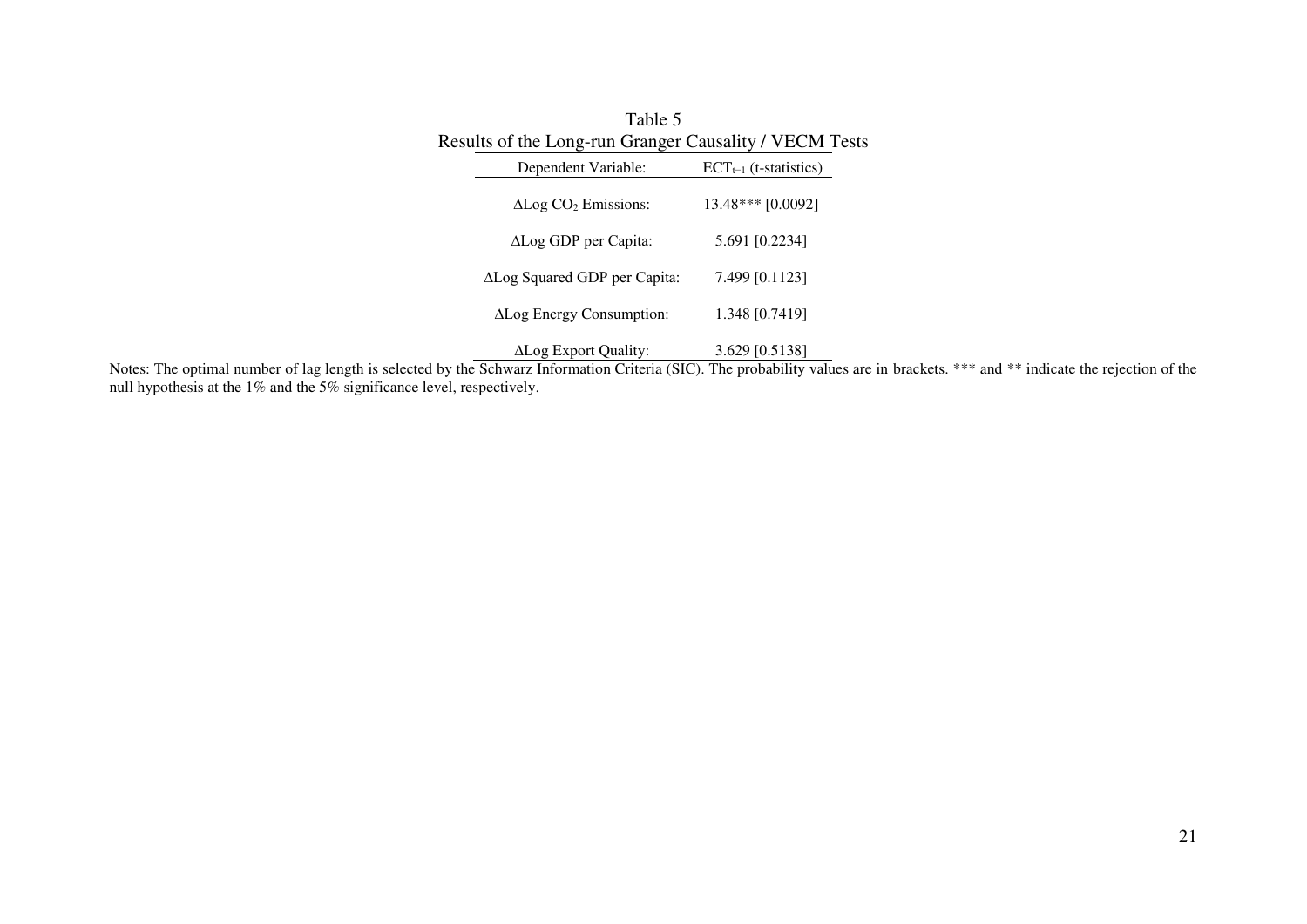| Variable                                                   | Unit             | Data Source                 | Mean     | <b>Standard Deviation</b> | <b>Skewness</b> | Kurtosis |
|------------------------------------------------------------|------------------|-----------------------------|----------|---------------------------|-----------------|----------|
| Real per Capita GDP (constant \$ price in 2005)            | Logarithmic Form | World Bank, WDI             | 2.735    | 0.404                     | 0.186           | 1.764    |
| Squared Real per Capita GDP (constant \$ price in 2005)    | Logarithmic Form | World Bank, WDI             | 7.643    | 2.244                     | 0.345           | 1.884    |
| $CO2$ Emissions (metric tons per capita)                   | Logarithmic Form | World Bank, WDI             | 0.355    | 0.213                     | 0.339           | 2.332    |
| Energy Consumption (kilogram of oil equivalent per capita) | Logarithmic Form | World Bank, WDI             | 2.902    | 0.162                     | 0.699           | 2.686    |
| Export Product Quality (index)                             | Logarithmic Form | International Monetary Fund | $-0.117$ | 0.050                     | $-0.058$        | 1.773    |

Appendix Table I. Descriptive Summary Statistics and the Description of Variables: 1971–2010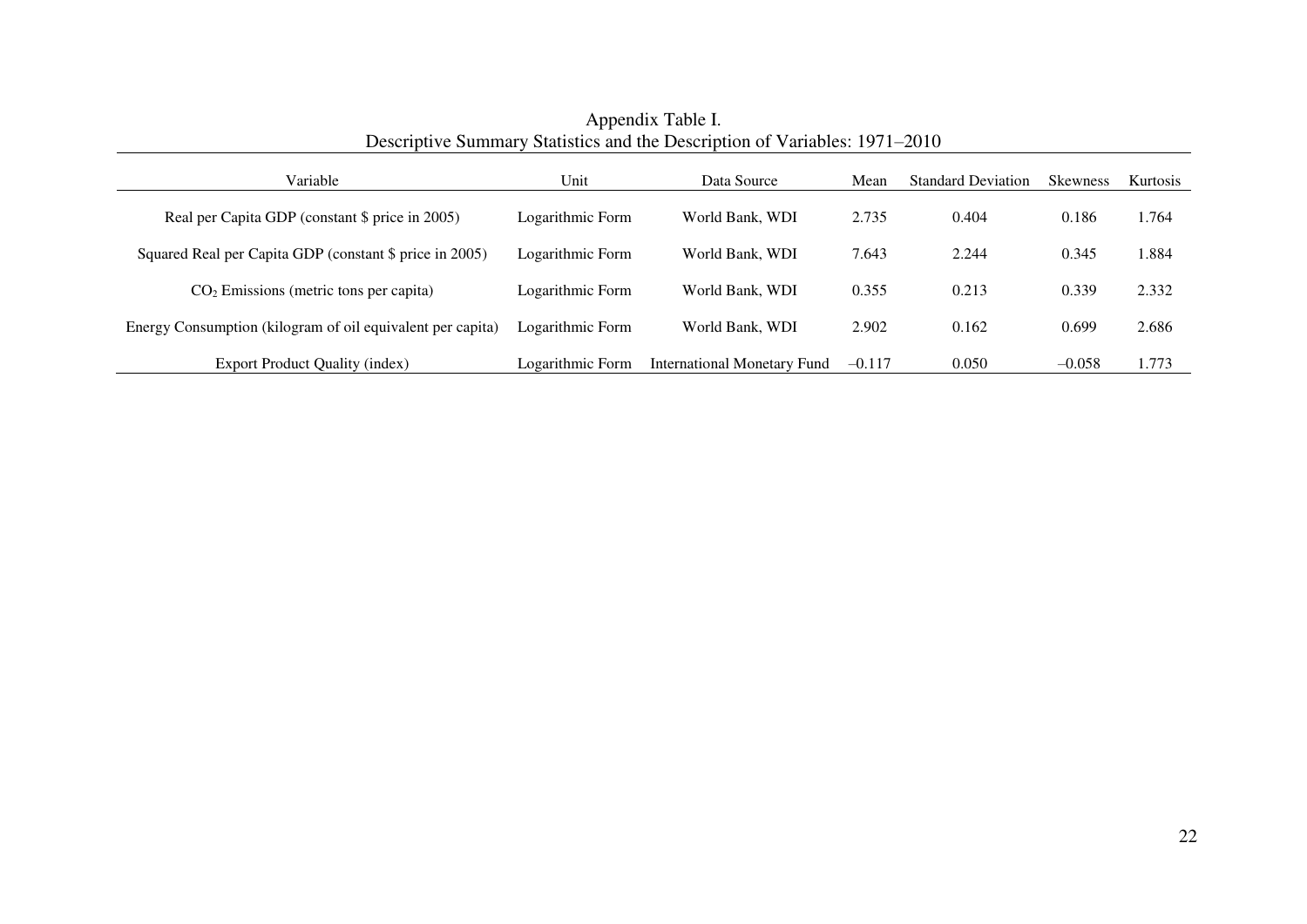| Short Run ARDL Models $(4, 4, 4, 3, 3)$ Log $CO2$ Emissions per Capita |                     |
|------------------------------------------------------------------------|---------------------|
| $\Delta$ Log CO <sub>2</sub> Emissions $_{t-1}$                        | 0.017(0.313)        |
| $\Delta$ Log CO <sub>2</sub> Emissions $_{t-2}$                        | $-0.583(0.272)*$    |
| $\Delta$ Log CO <sub>2</sub> Emissions $_{t-3}$                        | $-0.040(0.289)$     |
| $\Delta$ Log CO <sub>2</sub> Emissions $_{t-4}$                        | $-0.307(0.148)$ *   |
| $\Delta$ Log GDP per Capita <sub>t</sub>                               | $-1.109(1.513)$     |
| $\Delta$ Log GDP per Capita <sub>t-1</sub>                             | 0.550(2.607)        |
| $\Delta$ Log GDP per Capita t-2                                        | 0.014(2.498)        |
| $\Delta$ Log GDP per Capita <sub>t-3</sub>                             | $-5.647(3.099)*$    |
| $\Delta$ Log GDP per Capita $_{t-4}$                                   | $9.070(3.055)$ **   |
| $\Delta$ Log Squared GDP per Capita t                                  | 0.287(0.298)        |
| ΔLog Squared GDP per Capita t-1                                        | $-0.112(0.517)$     |
| $\Delta$ Log Squared GDP per Capita $_{t=2}$                           | $-0.012(0.516)$     |
| $\Delta$ Log Squared GDP per Capita $_{t=3}$                           | 1.151(0.647)        |
| ΔLog Squared GDP per Capita t-4                                        | $-1.832(0.621)$ **  |
| $\Delta$ Log Energy Consumption <sub>t</sub>                           | $0.869(0.202)$ ***  |
| $\Delta$ Log Energy Consumption $_{t-1}$                               | 0.233(0.274)        |
| $\Delta$ Log Energy Consumption $_{t-2}$                               | 0.549(0.310)        |
| $\Delta$ Log Energy Consumption $_{t=3}$                               | $0.793(0.366)*$     |
| $\Delta$ Log Export Quality <sub>t</sub>                               | $-0.290(0.366)$     |
| $\Delta$ Log Export Quality <sub>t-1</sub>                             | $-0.533(0.404)$     |
| $\Delta$ Log Export Quality <sub>t-2</sub>                             | $-0.153(0.422)$     |
| $\Delta$ Log Export Quality <sub>t-3</sub>                             | $-0.558(0.431)$     |
| ADummy 2003                                                            | 0.014(0.023)        |
| ADummy 2005                                                            | $-0.033(0.019)$     |
| <b>AConstant Term</b>                                                  | $-10.59(2.231)$ *** |
| Lagged Error Correction Term $(ECTt-1)$                                | $-1.616(0.241)$ *** |
| $R^2$                                                                  | 0.998               |

Appendix Table II. Results of the Short-run Coefficients for ARDL Model Estimations